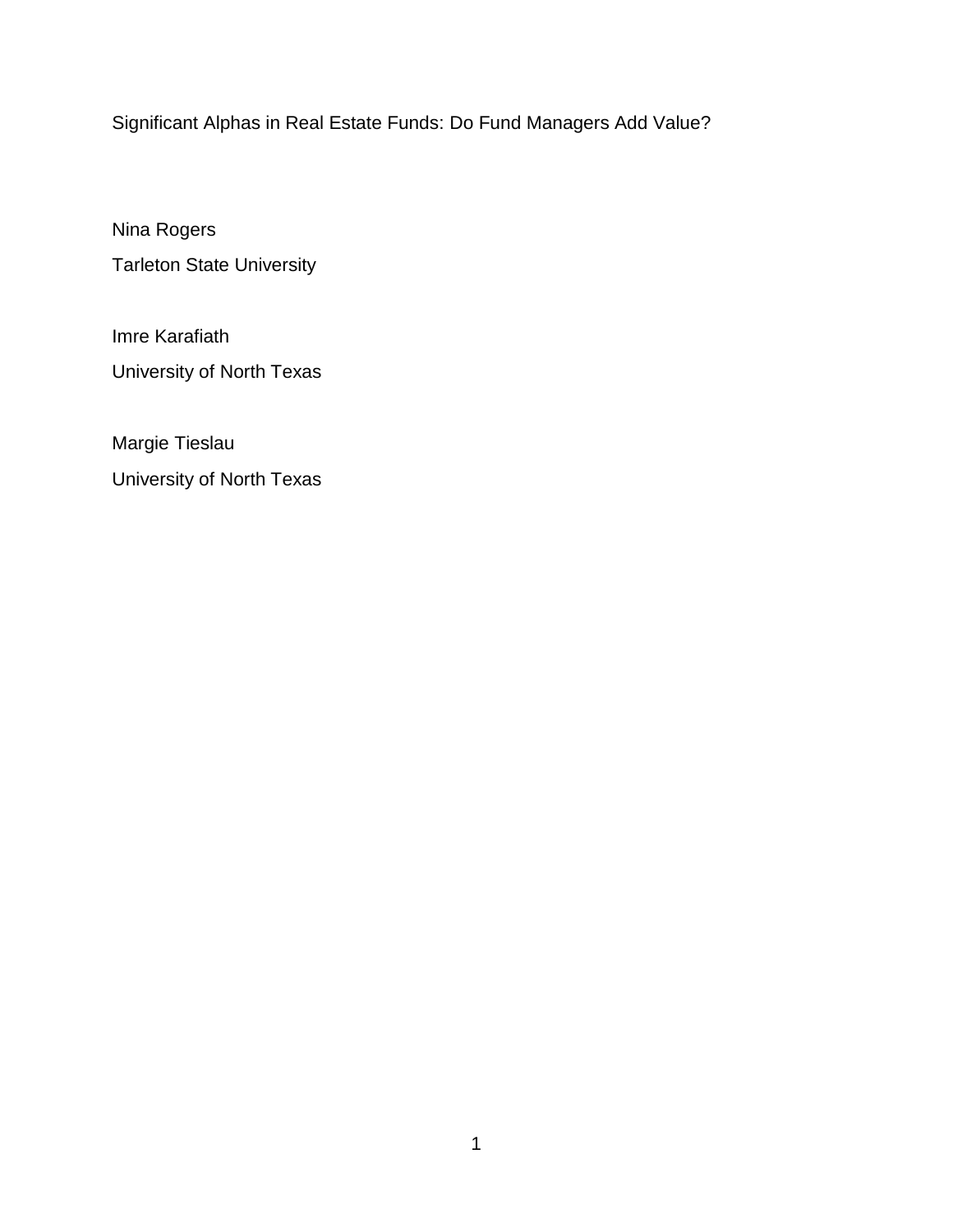## INTRODUCTION

 $\overline{a}$ 

Since Jensen"s 1967 study, the majority of academic research has supported the efficient market hypothesis, which implies that fund managers cannot routinely over time 'beat the market' with superior risk adjusted returns (Fama and French (2010)). However, sector fund managers may have access to informational asymmetries about their area that enable superior risk adjusted returns (Dellva, DeMaskey and Smith (2001)). In this environment, real estate fund management has presented a conundrum, with several studies reporting positive and significant alphas<sup>1</sup> for real estate funds (Cici, Corgel and Gibson (2011), Kallberg, Liu, Trzcinka (2000), Gallo, Lockwood and Rutherford (2000)). Other researchers report real estate fund managers do not outperform the market on a risk-adjusted basis, taking into account differing benchmarks, bootstrap methodology, control factors or test periods (Lin and Yung (2004), Rodriquez (2007), and Chiang, Kozhevnikov, Lee and Wisen (2008), Kaushik and Pennathur (2013)).

We evaluate two issues regarding Jensen's alpha as a measure of superior risk adjusted returns to real estate mutual funds. First, are the test statistics sensitive to alternative estimates of the standard errors that take heteroskedasticity into account?<sup>2</sup> Second, are the estimates of Jensen"s alpha sensitive to specification error in the

 $1$  Jensen's alpha is used to evaluate a fund manager's ability to provide superior risk-adjusted returns. The Morningstar Box Score Report,

<http://global.morningstar.com/US/documents/Indexes/MorningstarBoxScoreReport2H09.pdf> (accessed October 2013

<sup>2</sup> Real estate returns have been noted for heteroskedasticity (Young (2008), Cheng (2005), Yang and Chen (2009)).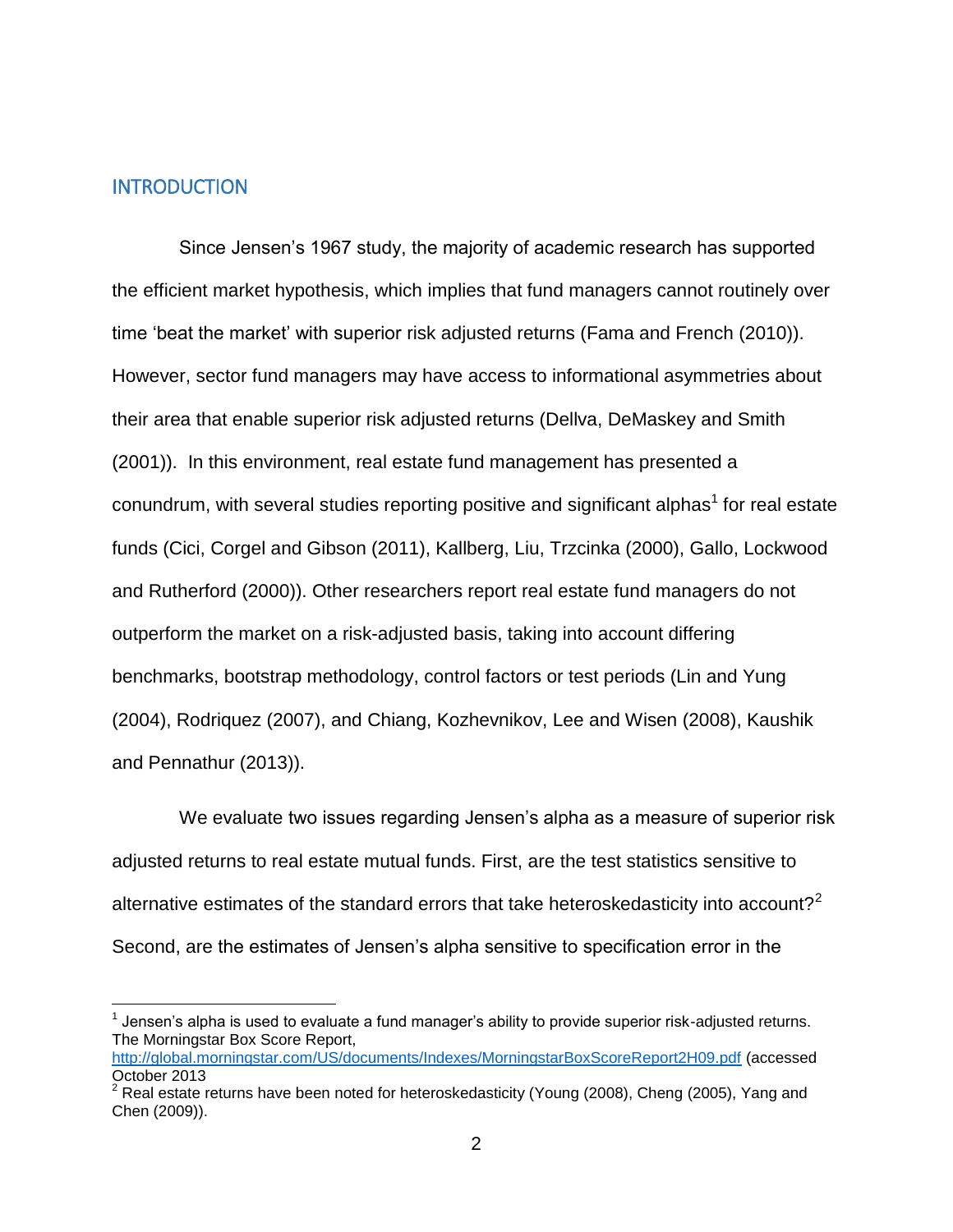model, i.e., is the apparent significance of alpha attributable to the pricing of factors other than "the" market return?

In in order to address the first issue, we evaluate the significance of Jensen"s alpha in real estate returns using several robust (i.e., heteroskedastic-consistent) estimators including the variants of the White (1980) estimator present by MacKinnon and White (1985), the Newey-West (1987) heteroskedastic-autocorrelation-consistent [HAC] estimator, and the 'wild' bootstrap suggested by Davidson and Flachaire (2008).<sup>3</sup>

In order to address the second issue, we estimate regression models that include innovations in the default spread, credit spread, market skewness and change industrial production growth as explanatory variables.

Additionally, three indexes as benchmarks are used in evaluating significant alphas in real estate returns. The Wilshire 5000 Index provides a total market benchmark, the Wilshire Real Estate Index provides a general real estate benchmark, and the NAREIT Index provides a REIT benchmark.

We compare the frequency of significant alphas obtained from OLS regression with OLS standard errors to the results obtained from three heteroskedastic-consistent [HC] estimators, the Newey-West (1987) standard errors, and a wild bootstrap applied to one of the HC estimators<sup>4</sup>. Examining several contiguous sub periods over the interval from 1990 to 2012, we find that the heteroskedastic-consistent standard errors reduced the number of significant alphas exhibited by real estate mutual funds.

 $\overline{a}$ 

 $3$  We are not aware of any other study of Jensen's alpha that relies on a wild bootstrap.

<sup>&</sup>lt;sup>4</sup> More specifically, we apply the wild bootstrap to the HC standard error designated HC3 by MacKinnon and White (1985); HC3 is an exact equivalent to the "delete-one" jackknife. Since HC3 is more conservative (less likely to reject the null) than other HC standard errors, our goal is to establish whether bootstrapping can further reduce the frequency of significant alpha.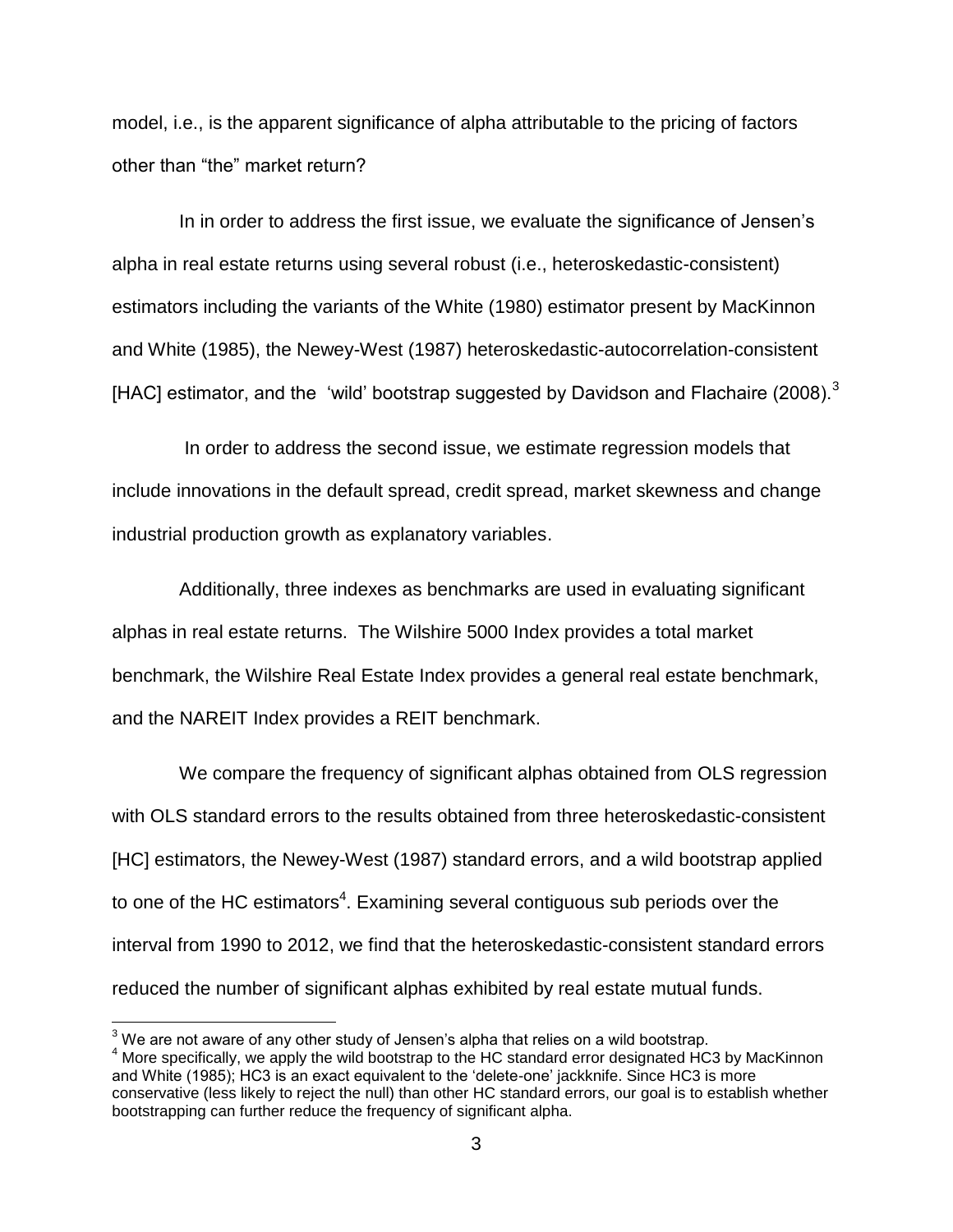Implementing a wild bootstrap consistently provides the most conservative result. Similar results were obtained with real estate investment trusts. [REITs]

Contrary to expectations, the HAC (Newey-West) standard error increased the per cent of REITs that exhibit significant alphas. For most of the time periods studied (regardless of benchmark) the number of REITs that exhibit significant alphas based on Newey-West standard errors was greater than any other estimator.

In general, adding explanatory variables to the regression failed to systematically attenuate the frequency of significant alphas in real estate fund returns. However, using the nominal 5% critical values, the inclusion of the short-run volatility proxy reduced the per cent of real estate mutual funds that exhibit significant alphas from 14% to 8% over the 2005 to 2012 period. A further reduction occurred with the wild bootstrap. This result suggests that financial constraints (proxied by market skewness) may be a factor in the pricing of real estate mutual funds returns during some time periods.

For the REIT sample, short- and long-run volatility proxies attenuated the frequency of significant alphas from 9% to 7% over the 1996 to 2012 period using OLS standard errors. When the REIT sample is examined with the wild bootstrap applied to heteroskedastic consistent standard errors, the proportion of REITs that exhibit significant alphas is reduced to less than 4% in most periods, i.e. less than the nominal significance level of the test.

The addition of innovations from the change in default and term spread had a minimal effect on explanatory power as measured by the adjusted  $R^2$ . Our proxies for

4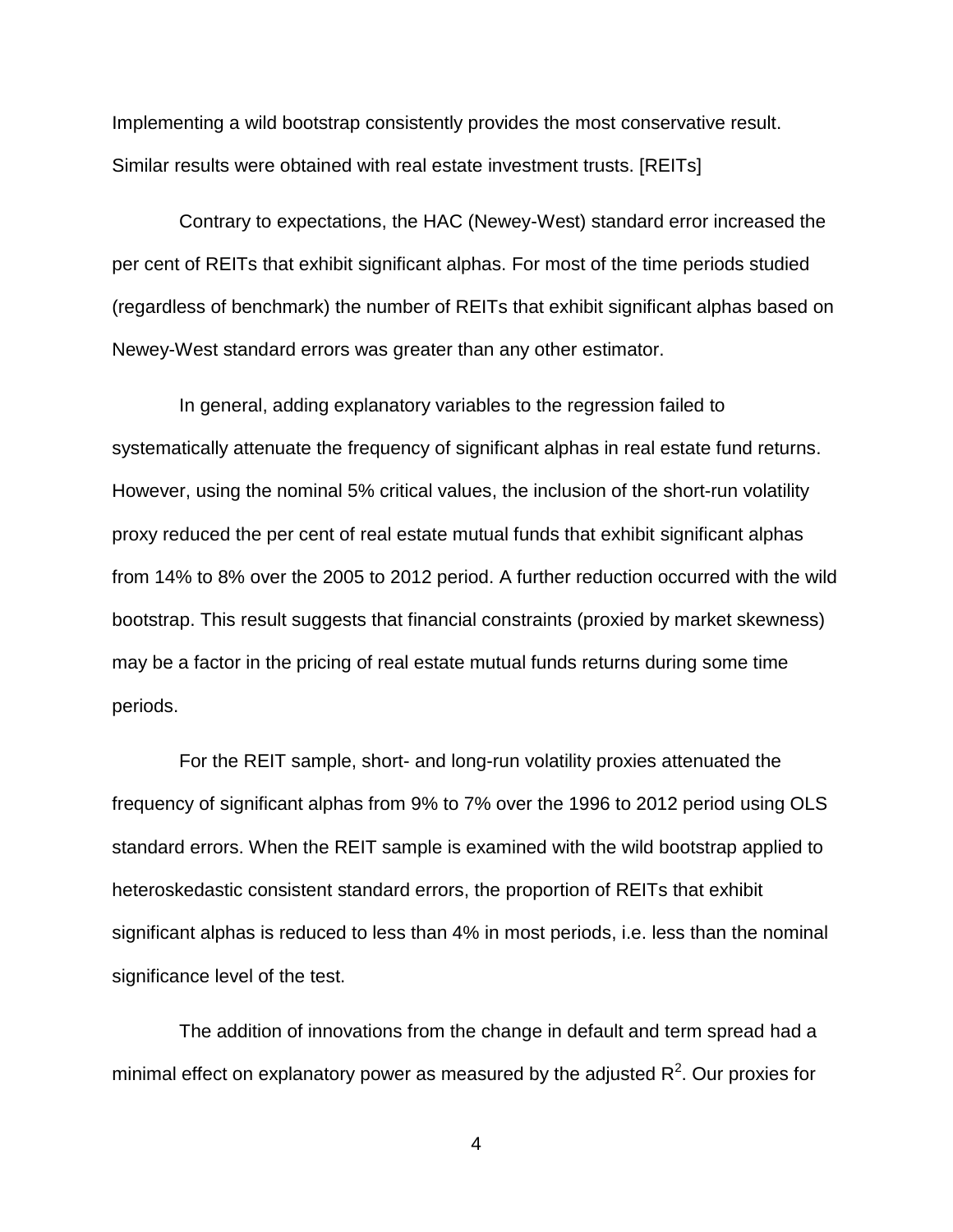short and long-run volatility increased the explanatory power only in the 1990 to 2012 sample for real estate mutual funds.

Our results suggest the potential for erroneous interpretation of significance of variables when the standard errors are not adjusted for heteroskedasticity. Tabulating critical values of the empirical distribution using a wild bootstrap provided the most conservative result regarding the frequency of real estate funds with significant alphas.

The remainder is organized as follows: Section 2 describes the methodology, Section 3 the data, Section 4 and 5 provides empirical results and concluding comments.

# Section 2 Methodology

 $\overline{a}$ 

Jensen"s alpha measures fund performance using the single index version of the capital-asset pricing model (CAPM). The model assumes that realized returns on the security or portfolio are expressed as a linear function of its systematic risk, the realized returns on the market portfolio, the risk-free rate and a random error. Following Gallo et. al. (2002), our first model specification is based on the CAPM:

$$
R_{i,t} = \alpha_i + \beta_i R_{m,t} + \varepsilon_{i,t} \tag{1}
$$

where R<sub>it</sub> is the excess return on the real estate mutual fund or REIT *i* in month t net of the change in the monthly return on the Citi 3-month Treasury Bill<sup>5</sup> in month t. Alternative proxies for  $R_{m,t}$  are the excess return on the Wilshire Real Estate Index, the NAREIT Index, or the Wilshire 5000 Index.

 $^5$  Citi 3-month Treasury Bill was used by Gallo, Lockwood and Rutherford (2000) in their study.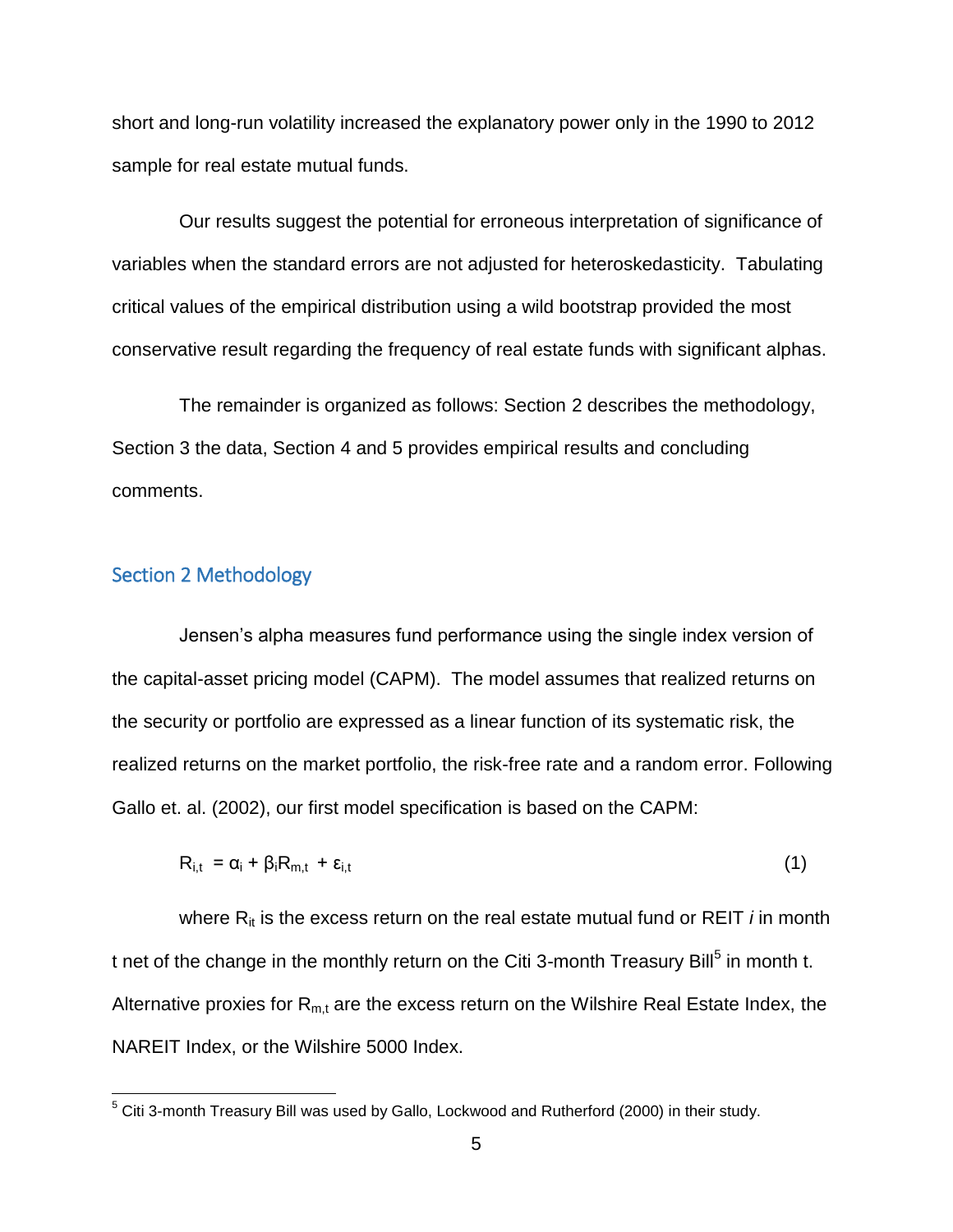Following Hahn and Lee (2006) our second model includes innovations from the default spread and the term spread:

$$
R_{i,t} = \alpha_i + \beta_i R_{m,t} + \delta_i \Delta \text{default}_t + \lambda_i \Delta \text{term}_t + \epsilon_{i,t}
$$
 (2)

Where R<sub>i,t</sub>,  $\alpha_i$ , and R<sub>m,t</sub> are as previously defined and the ∆default<sub>t</sub> is the white noise innovations from def<sub>t</sub> – def<sub>t-1</sub> and ∆term<sub>t</sub> is the white noise innovation from term<sub>t</sub> – term<sub>t-1</sub>, and def<sub>t</sub> and term<sub>t</sub> are the default spread and term spread at time t.

Following Adrian and Rosenberg (2008), our third model is an attempt to improve explanatory power by including market skewness and the change in growth in industrial production as proxies for short-and long-term volatility:

$$
R_{i,t} = \alpha_i + \beta_i R_{m,t} + \varphi_i
$$
 market skewness<sub>t</sub> +  $\omega_i$   $\Delta$  industrial production<sub>t</sub> +  $\epsilon_{i,t}$  (3)

Where  $R_{i,t}$ ,  $\alpha_i$ , and  $R_{m,t}$  are as previously defined and the market skewness variable and the change in industrial production are included in the model. Adrian and Rosenberg (2008) found that adding short- and long-run volatility components achieved lower pricing errors, as measured by the root-mean-squared pricing error, than the market model with size and book-to-value factors. The third specification of the model includes innovations from market skewness and the change in industrial production.<sup>6</sup>

To evaluate whether fund managers can add value (as measured by Jensen"s alpha, i.e., $\hat{\alpha}$  in equations 1-3) we evaluate the standard error of the estimate with several robust (i.e., heteroskedastic-consistent) estimators. Following MacKinnon and

 $\overline{a}$ 

 $^6$  To explain the short-run volatility factor, Adrian and Rosenberg (2008) posit that 'negative shocks to the market return increase short-run volatility more than positive shocks to the market". This relationship is reflected in the 'strong positive correlation in the market risk premia of short-run volatility and skewness'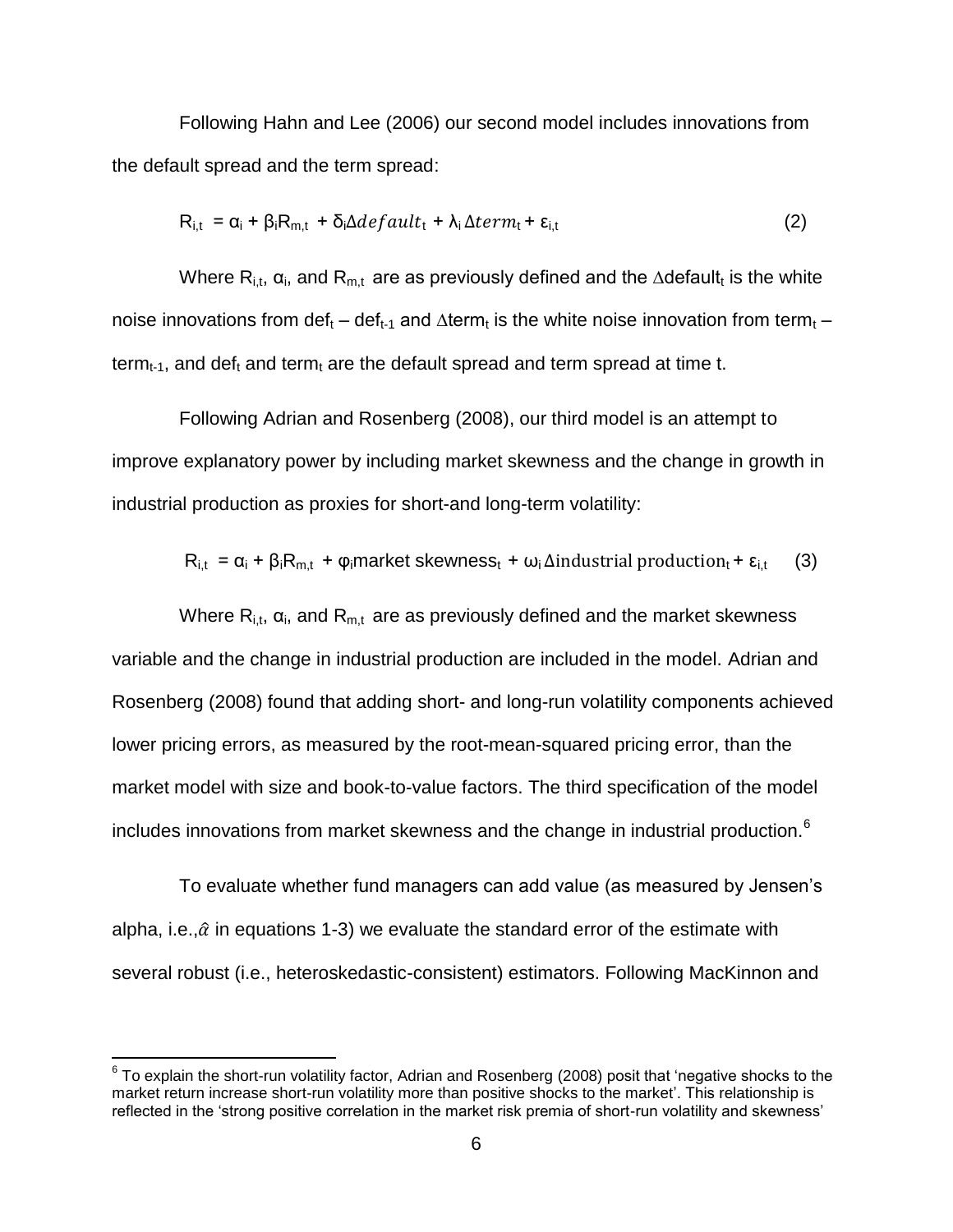White (1985) we tabulate test statistics and empirical rejection rates for the null  $\alpha = 0$ from the following variants of the White (1980) standard error:

HC1 is the White (1980) estimator adjusted for degrees of freedom. HC2 is the leverage-adjusted heteroskedastic-consistent estimator. HC3 is an exact equivalence to the delete-one jackknife.

Following Davidson and Flachaire (2008), we also evaluate HC3 with a 'wild' bootstrap.<sup>7</sup> The empirical distribution of the test statistic is tabulated from 10,000 iterations of the bootstrap; the critical value for the test is determined by the 5 % tail of the empirical (bootstrapped) distribution after sorting the test statistic from high to low.

## Section 3 DATA

 $\overline{a}$ 

### *Real Estate Mutual Funds*

Domestic fund data available on Morningstar<sup>8</sup> from January 1990 to December 2012 comprises the real estate mutual fund sample in this study. Funds with a "successful return history tend to issue multiple-share classes" (Chiang, Kozhevnikov, Lee and Wisen (2008)). By excluding all but a single fund from the multiple-share classes, "positive performance bias" is avoided (Chiang, Kozhevnikov, Lee and Wisen (2008)). Therefore, funds with multiple share classes are limited to a one-time inclusion in the study. This criterion eliminated 269 funds. A minimum of 36 consecutive months of data is also required for inclusion in the sample which eliminated an additional 15 funds. The final sample contains 80 funds, with five of the 80 funds active from 1990 to 2012.

 $<sup>7</sup>$  In accordance with Davidson and Flachaire (2008) we select the Radermacher distribution for the</sup> auxiliary random variable.

Morningstar Inc, provided monthly and daily return data for real estate mutual funds.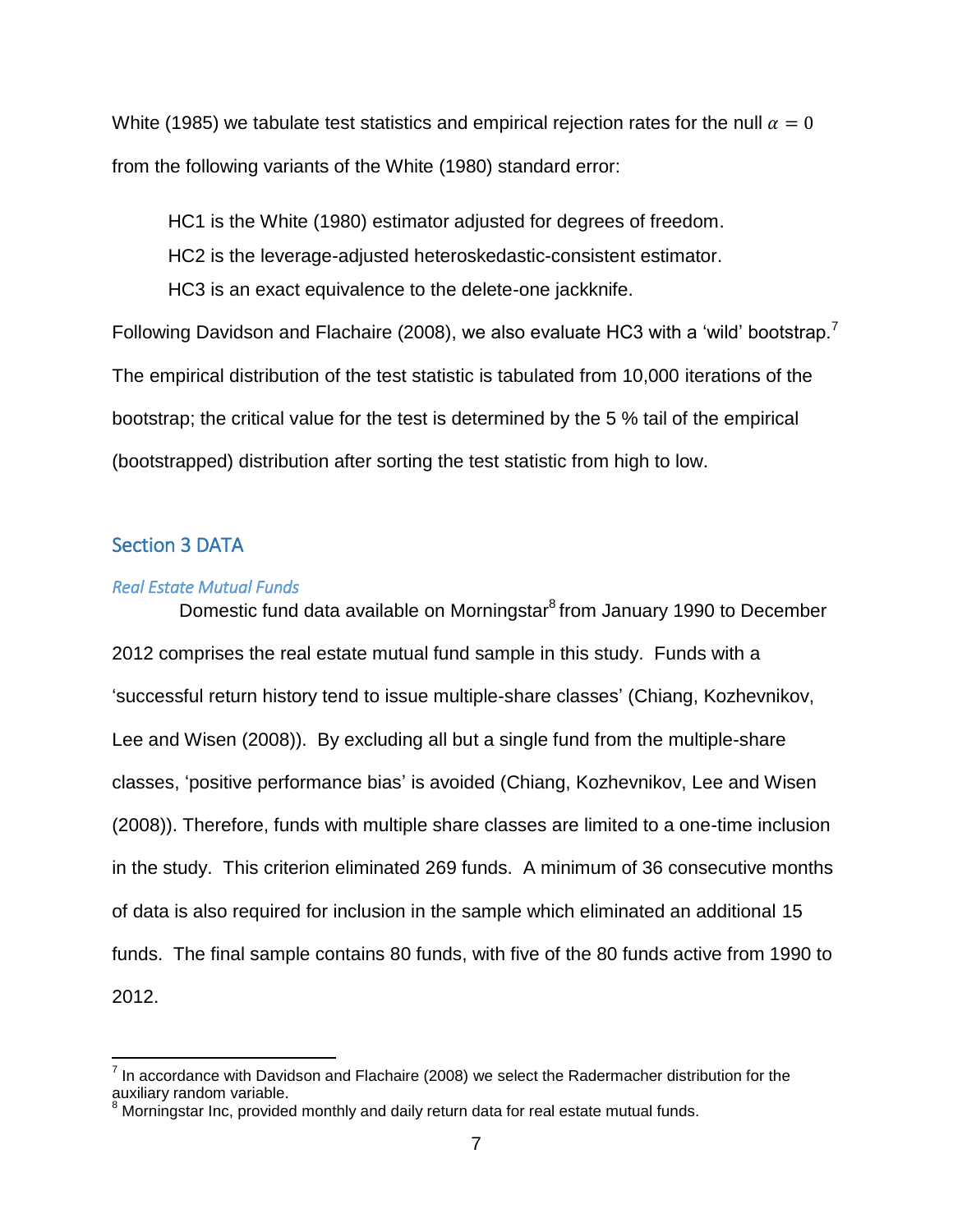The number of real estate mutual funds from the Morningstar dataset increased from five funds in 1990 to a peak of seventy-two funds in 2007. The summary statistics for each period under study are listed in [Table 1.](#page-7-0) The first period, 1991 to 1997, corresponds to the time period studied by Gallo, Lockwood and Rutherford (2000). Subsequent seven-year periods, an eight-year period and the full period of 1990 to 2012 follow the initial seven-year analysis.

There are 84 months in the first and second study periods, with an average number of 53 and 76 observations. The third period included eight years or 96 months with an average of 85 data points per fund. The entire study included 12,000 observations from 1990 to 2012.

<span id="page-7-0"></span>

|  |  |  | <b>Table 1 Real Estate Mutual Fund Summary Statistics</b> |  |
|--|--|--|-----------------------------------------------------------|--|
|  |  |  |                                                           |  |

| Real Estate Mutual Fund Summary Statistics <sup>9</sup>                  |       |          |          |          |  |  |  |  |
|--------------------------------------------------------------------------|-------|----------|----------|----------|--|--|--|--|
| 1998 to<br>1991 to<br>2005 to<br>1990 to<br>2012<br>1997<br>2004<br>2012 |       |          |          |          |  |  |  |  |
| Number of firms<br>Average Number of                                     | 20    | 52       | 76       | 80       |  |  |  |  |
| <b>Observations</b>                                                      | 53    | 76       | 85       | 150      |  |  |  |  |
| Mean Excess Return (%)                                                   | 1.277 | 0.867    | 0.585    | 0.779    |  |  |  |  |
| Median Excess Return (%)                                                 | 1.097 | 1.271    | 1.467    | 1.497    |  |  |  |  |
| <b>Standard Deviation</b>                                                | 3.385 | 4.094    | 7.796    | 6.498    |  |  |  |  |
| <b>Skewness</b>                                                          | 0.605 | $-0.720$ | $-0.644$ | $-0.731$ |  |  |  |  |
| Kurtosis                                                                 | 3.697 | 4.593    | 7.035    | 8.574    |  |  |  |  |

The null hypothesis of no autoregressive conditional heteroskedasticity was rejected for 37 of the 80 real estate mutual funds on the basis of Engle"s ARCH test at the 5% level. The Breusch-Godfrey test for serial correlation was rejected for 15 funds. $^{10}$ Forty-one funds exhibited serial correlation or heteroskedasticity.

 $\overline{a}$ 

 $10$  The significance level for the Breusch-Godfrey test was 5%.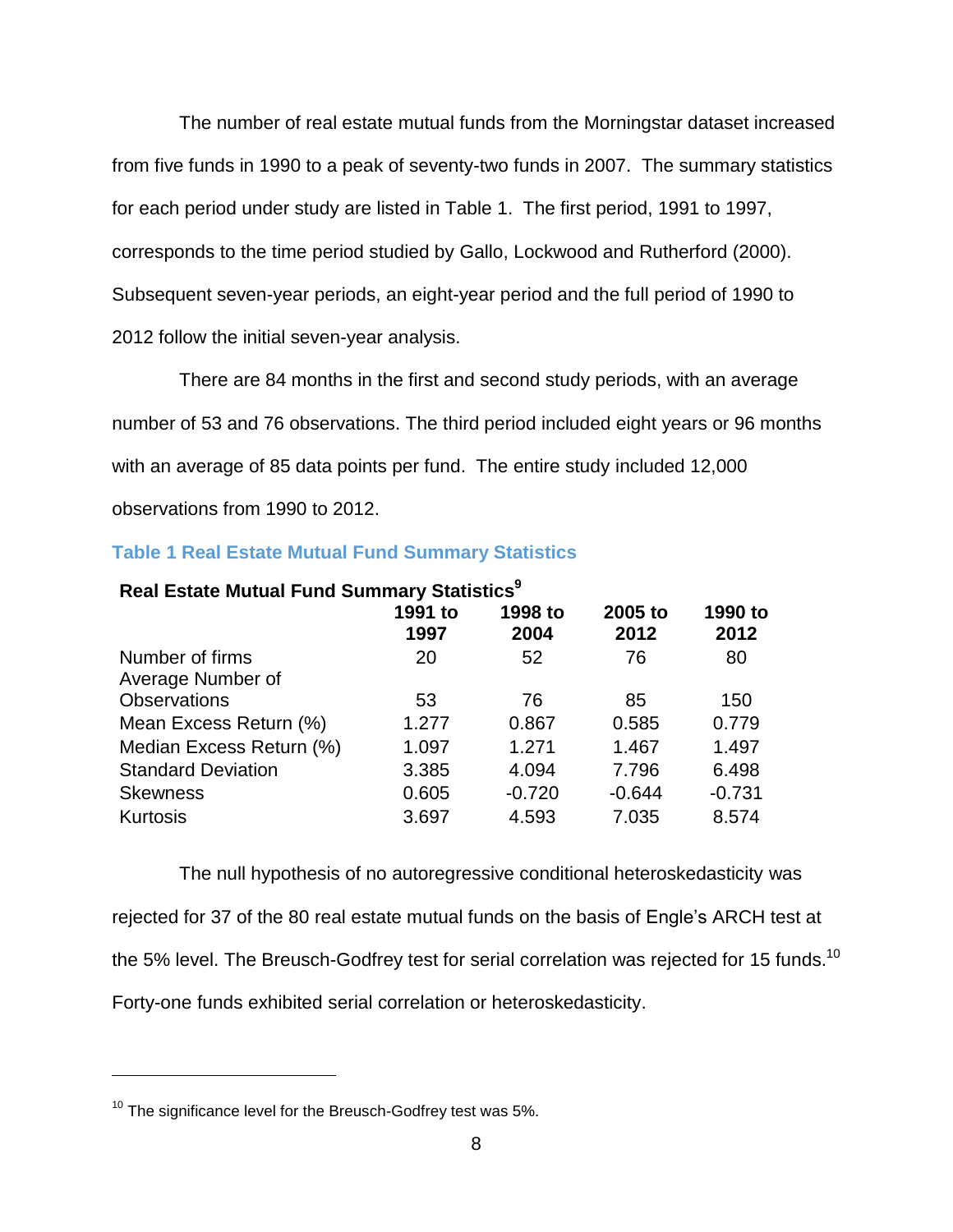A two-step process developed by Lee, Strazicich, and Meng (2012) is used to test for structural breaks in the mutual fund return series.<sup>11</sup> The majority of the breaks in the real estate funds were during the financial crisis period of 2008 and 2009.

## *REITs*

Monthly returns of REITs was collected from the Center for Research in Security Prices (CRSP) database from 1990 to 2012 specifying security characteristic line (SCL) 18, which identified 363 REITs. The REIT sample includes equity, mortgage and hybrid REITS listed on the NYSE, AMEX and NASDAQ.<sup>12</sup> The initial sample is filtered further by requiring 36 months of continuous returns, which eliminated 60 firms. The final REIT sample consists of 33,120 firm-month observations and 313 REITs.

# **Table 2 REIT Summary Statistics**

| <b>REITs</b>                             | 1990 to<br>1994 | 1995 to<br>2000 | 2001 to<br>2006 | 2007 to<br>2012 | 1990 to<br>2012 |
|------------------------------------------|-----------------|-----------------|-----------------|-----------------|-----------------|
| Number of REITs                          | 117             | 176             | 151             | 139             | 313             |
| Average Number of<br><b>Observations</b> | 55              | 63              | 67              | 70              | 132             |
| Mean Excess Return (%)                   | 0.55            | 0.51            | 1.70            | 0.68            | 0.87            |
| Median Excess Return (%)                 | $-0.05$         | 0.06            | 1.50            | 0.52            | 0.66            |
| <b>Standard Deviation</b>                | 10.29           | 7.90            | 7.85            | 13.04           | 0.10            |
| <b>Skewness</b>                          | 0.43            | 0.34            | 0.01            | 0.33            | 0.39            |
| Kurtosis                                 | 4.84            | 4.73            | 5.23            | 7.68            | 8.17            |

The null hypothesis of no heteroskedasticity was rejected for thirty per cent of the

313 REITs in the study sample with Engle"s ARCH test at a 5% significance level.

Additionally, twenty-eight per cent of the REITs rejected the null hypothesis of no serial

 $\overline{a}$  $11$  Each data series is jointly tested for a structural break by an endogenous trend-break LaGrange Multiplier unit root 2-step procedure. If multiple breaks are detected within a six month interval these are considered a single structural break. If no trend (slope) breaks are identified, the data is tested for breaks in level (intercept) with the Lee and Strazicich (2003) method. If no level breaks are identified, the series is analyzed for stationarity by the Schmidt and Phillips (1992) technique.

Hybrid REITs invest in equity and mortgage trusts.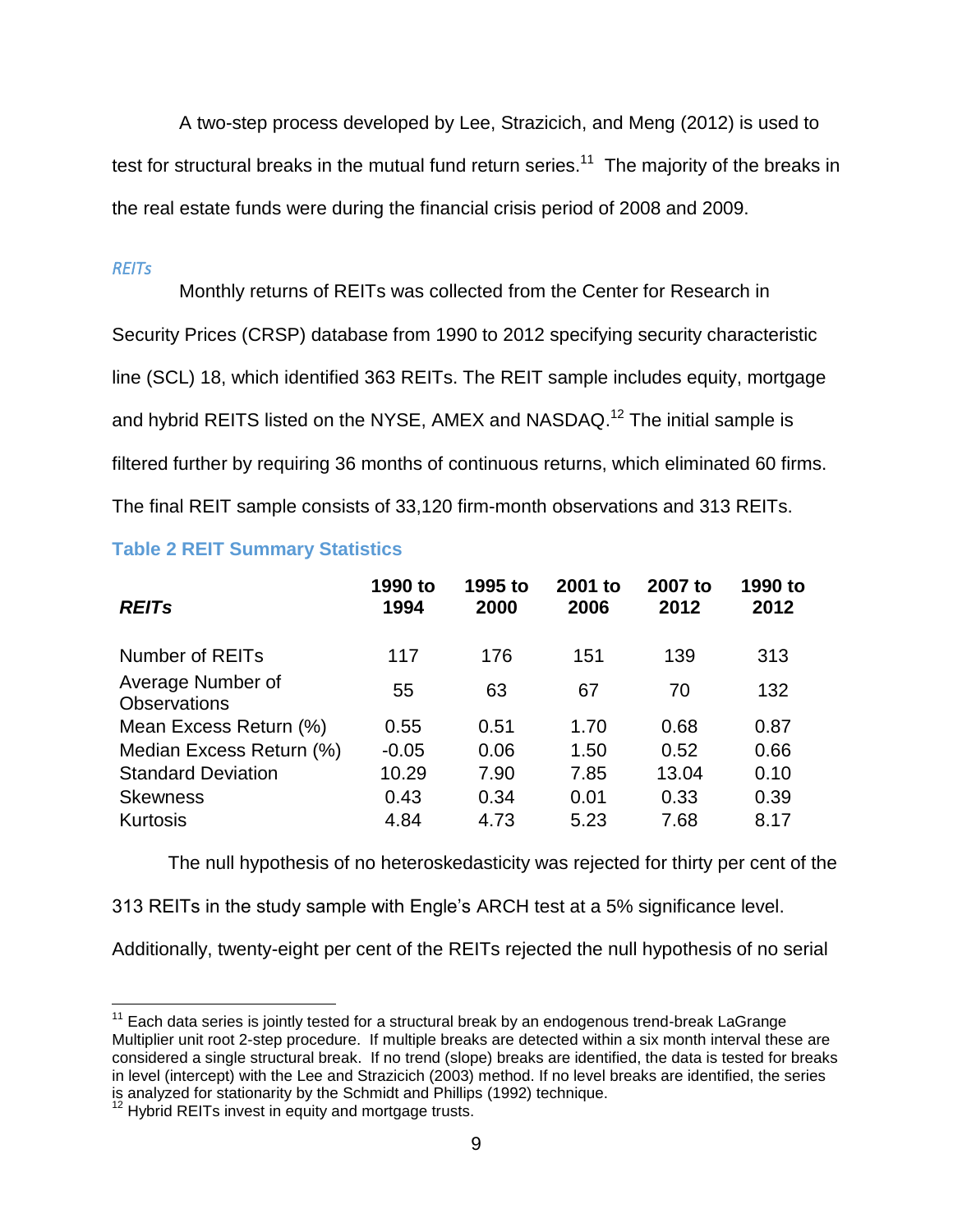correlation at the 5% level for with the Breusch-Godfrey test for serial correlation. Fortythree per cent of the REITs displayed serial correlation or heteroskedasticity, while fifteen per cent of the firms exhibited both serial correlation and heteroskedasticity.

#### *Benchmarks*

 $\overline{a}$ 

Three benchmarks were employed in the single-index model of each period: the Wilshire Real Estate Index, the NAREIT Index and the Wilshire 5000 Index. The Wilshire Real Estate Index (RESI) is a "market capitalization-weighted index of publicly traded securities including REITs and real estate operating companies" formed by Wilshire Associates to serve as "proxies for direct real estate investment by institutions'<sup>13</sup>.

REITs comprise the second benchmark selected. The NAREIT Index is a capitalization-weighted index including all tax-qualified publicly-traded REITs such as specialty, mortgage, healthcare, and finite life entities available through NAREIT<sup>14</sup>. For consistency the RESI benchmark is also used for the REIT dataset. The correlation between the RESI and NAREIT benchmark ranges from a low of 0.93 during 1991 to 1997, to a high of 0.99 to 1.00 for the other time periods under study.

To provide a benchmark for the total market, the Wilshire 5000 Index is chosen. The Wilshire 5000 Index represents the broadest index for the U.S. equity market<sup>15</sup>. Over 5,000 capitalization weighted security returns are included in the index. The descriptive statistics for the indices are listed in [Table 3.](#page-10-0)

<sup>&</sup>lt;sup>13</sup> Information on Wilshire indices is from the Wilshire website, Wilshire Indexes Methodology, April 2009, [http://web.wilshire.com/Indexes/RealEstate.](http://web.wilshire.com/Indexes/RealEstate) Firms included in the RESI must be an "operator of commercial and/or residential real estate, which excludes mortgage REITS, mortgage brokers, real estate brokerages, home builders, timber, hybrid REITS and real estate finance companies". A "minimum total market capitalization of \$200 million is also a requirement of any firm included in the RESI". <sup>14</sup> Information on the NAREIT Index is from www.nareit.com

<sup>15</sup> Information on the Wilshire 5000 Index is from http://www.wilshire.com/Indexes/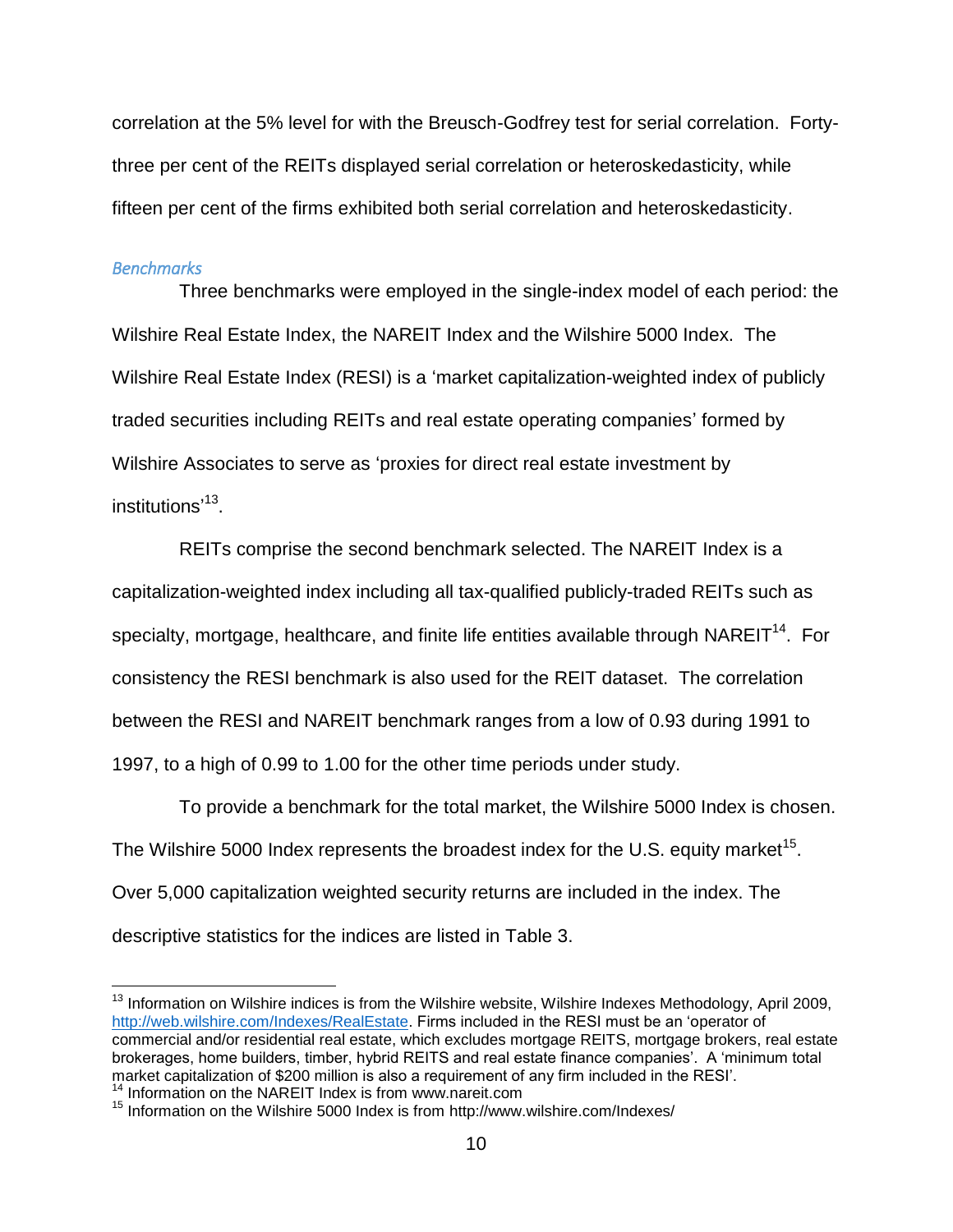# <span id="page-10-0"></span>**Table 3 Descriptive Statistics for Indices**

| <b>RESI</b>                   | 1991 to 1997 | 1998 to 2004 | 2005 to 2012 | 1990 to 2012 |
|-------------------------------|--------------|--------------|--------------|--------------|
| <b>Number of Observations</b> | 84           | 84           | 96           | 276          |
| Mean Return (%)               | 1.30         | 1.03         | 0.87         | 0.87         |
| Median Return (%)             | 1.17         | 1.47         | 1.87         | 1.16         |
| <b>Standard Deviation</b>     | 3.58         | 4.25         | 8.32         | 5.59         |
| <b>Skewness</b>               | 0.44         | $-0.59$      | $-0.60$      | $-0.76$      |
| Kurtosis                      | 2.99         | 4.02         | 7.67         | 11.32        |
| <b>NAREIT</b>                 | 1991 to 1997 | 1998 to 2004 | 2005 to 2012 | 1990 to 2012 |
| <b>Number of Observations</b> | 84           | 84           | 96           | 276          |
| Mean Return (%)               | 1.59         | 0.98         | 0.88         | 1.03         |
| Median Return (%)             | 1.67         | 1.32         | 1.82         | 1.29         |
| <b>Standard Deviation</b>     | 3.31         | 4.08         | 7.97         | 5.91         |
| <b>Skewness</b>               | 0.55         | $-0.66$      | $-0.66$      | $-0.66$      |
| <b>Kurtosis</b>               | 3.36         | 4.49         | 7.52         | 10.93        |
| Wilshire 5000                 | 1991 to 1997 | 1998 to 2004 | 2005 to 2012 | 1990 to 2012 |
| <b>Number of Observations</b> | 84           | 84           | 96           | 276          |
| Mean Return (%)               | 1.56         | 0.54         | 0.49         | 0.79         |
| Median Return (%)             | 1.71         | 1.39         | 1.11         | 1.39         |
| <b>Standard Deviation</b>     | 3.14         | 5.02         | 4.69         | 4.43         |
| <b>Skewness</b>               | 0.00         | $-0.61$      | $-0.73$      | $-0.68$      |
| <b>Kurtosis</b>               | 3.16         | 3.12         | 4.64         | 4.16         |

The real estate benchmarks and the Wilshire 5000 Index have the lowest correlation during the 1998 to 2004 period [\(Table 4\)](#page-10-1). The RESI and NAREIT indices show an increase correlation from 0.93 in the early period, to 0.99 and 1.00 in the later periods. With the high correlation between NAREIT Index and RESI, the use of RESI for the REIT sample should not limit the explanatory value of the model.

# <span id="page-10-1"></span>**Table 4 Correlation of Benchmarks**

| 1991 to 1997  | <b>RESI</b> | <b>NAREIT</b> | <b>W5000</b> |
|---------------|-------------|---------------|--------------|
| <b>RESI</b>   |             |               |              |
| <b>NAREIT</b> | 0.93        |               |              |
| <b>W5000</b>  | 0.50        | 0.42          |              |
| 1998 to 2004  | <b>RESI</b> | <b>NAREIT</b> | <b>W5000</b> |
| <b>RESI</b>   |             |               |              |
| <b>NAREIT</b> | 0.99        |               |              |
| <b>W5000</b>  | 0.30        | 0.27          |              |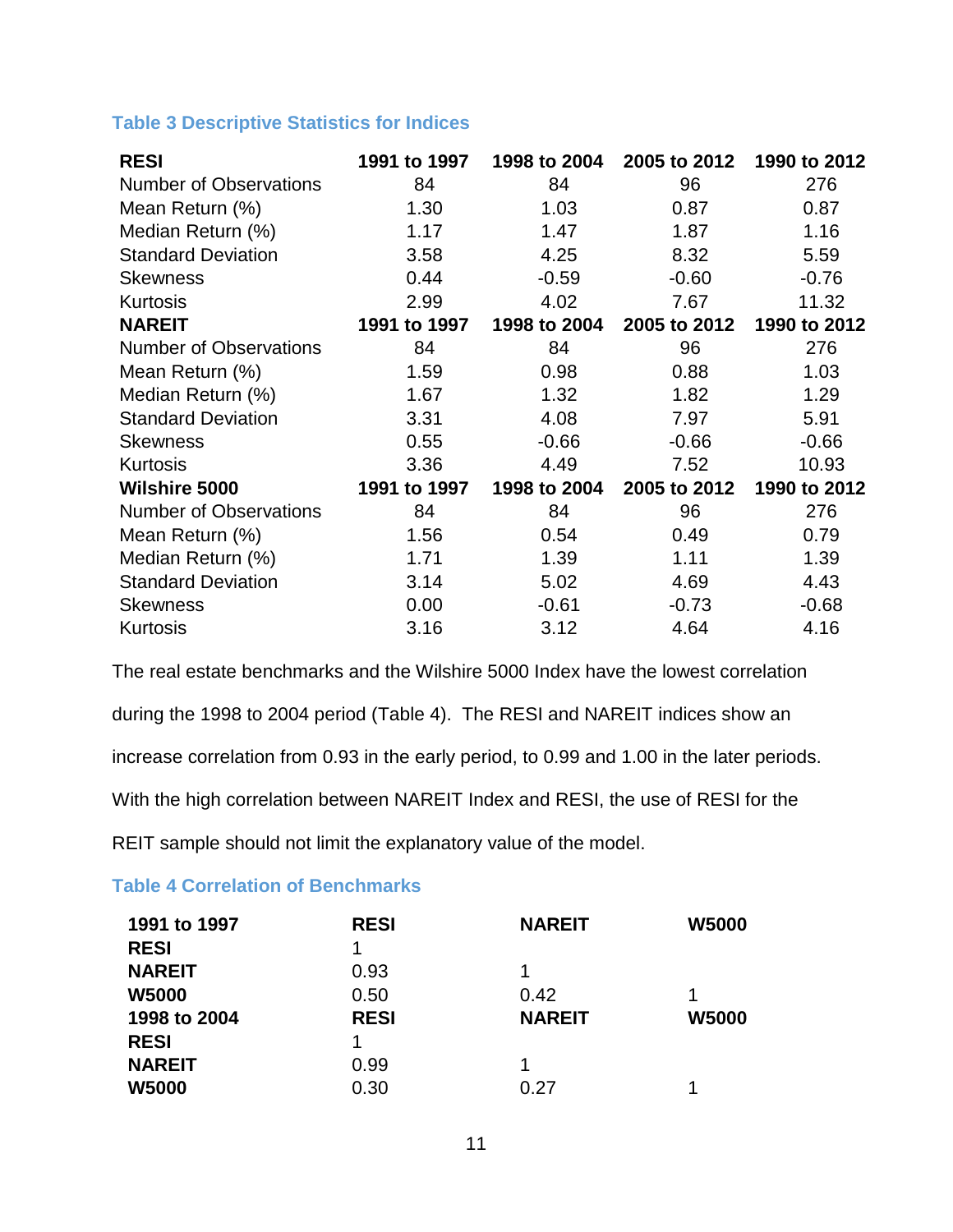| 2005 to 2012  | <b>RESI</b> | <b>NAREIT</b> | <b>W5000</b> |
|---------------|-------------|---------------|--------------|
| <b>RESI</b>   |             |               |              |
| <b>NAREIT</b> | 1.00        |               |              |
| <b>W5000</b>  | 0.63        | 0.65          |              |
| 1990 to 2012  | <b>RESI</b> | <b>NAREIT</b> | <b>W5000</b> |
| <b>RESI</b>   |             |               |              |
| <b>NAREIT</b> | 0.99        |               |              |
| <b>W5000</b>  | 0.37        | 0.35          |              |

RESI is the Wilshire Real Estate Index, NAREIT is the NAREIT Index, and W5000 is the Wilshire 5000 Index.

The risk-free rate in this study is calculated as the first difference in the monthly Citi 3-month Treasury bill returns<sup>16</sup>. Structural trend breaks in the risk-free rate are found in February and November of 1994.

### *Variables*

 $\overline{a}$ 

The macroeconomic variables selected represent changes in the financial environment regarding credit conditions, interest rates and financial constraints. The term spread, which captures the influence of the yield curve, is the difference of the yield on U.S. government 10 year and 1 year constant maturity bonds. To capture the changes in the credit conditions, the default spread is the difference in the yield to maturity in the 10 year constant maturity Treasury bond and the Baa corporate bond rates<sup>17</sup> (Hahn and Lee (2006)). These variables are used as proxies for credit market conditions and the monetary policy of the Federal Reserve Board (Hahn and Lee (2006), Keim and Stambaugh (1986), Fama and French (1989), and Kashyap, Lamont

 $16$  I am indebted to J. Gallo and L. Lockwood for helpful discussion and data sharing. The Citi 3-month Treasury bill is an index that "measures monthly return equivalents of yield averages that are not mark to market. The Three-Month Treasury Bill Indexes consist of the last three-month Treasury bill issues" copyright Morningstar 2014.

http://awgmain.morningstar.com/webhelp/glossary\_definitions/indexes/Citigroup\_3-month\_Tbill\_Index.htm

 $17$  The Baa data series is from Moodys see www.federalreserve.gov/releases/h15/data.htm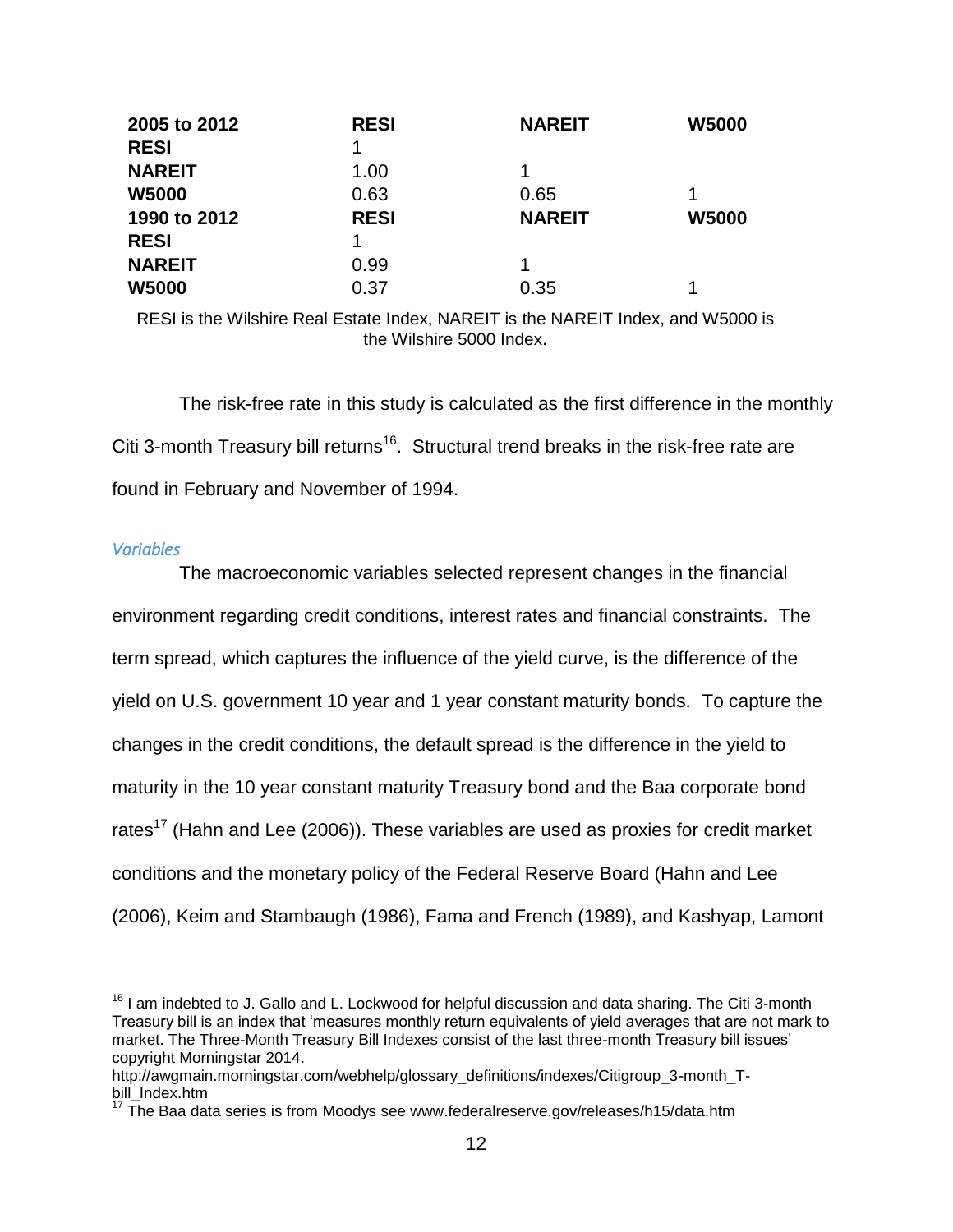and Stein (1994)). The Baa rates, the 1 year and 10 year constant maturity bond data are from the St. Louis Federal Reserve database.<sup>18</sup>

Following Adrian and Rosenberg (2008), the market skewness and the change in growth in industrial production serve as proxies for short- and long-run volatility. Adrian and Rosenberg (2008) suggest using daily data as the "higher frequency data increases the estimation precision' (Merton (1980)). The skewness estimate is then normalized by dividing the monthly skewness by the cubed standard deviation. This standardization process 'orthogonalizes the skewness variable to the volatility factor' (Adrian and Rosenberg  $(2008)$ )<sup>19</sup>.

The daily Wilshire Real Estate Index is used to estimate the monthly real estate return skewness.<sup>20</sup> <sup>21</sup>The Wilshire Real Estate Daily Index is available since March 1996. Therefore, an equally weighted portfolio of publicly-held REITs and real estate firms was created as a proxy for the Wilshire RESI for the early time periods: 1991 to 1997 for real estate mutual funds and 1990 to 1994 for REITs. The market model regressions with the RESI-skewness as the explanatory variable begin in March 1996 and end in December 2012.

Growth in U.S. industrial production is obtained from the St. Louis Federal Reserve data series.<sup>22</sup> <sup>23</sup>

 $\overline{a}$ 

 $18$  The term spread revealed trend breaks in July 2000 and March of 2004. The default spread reflects a structural break during February and June of 2009.

<sup>&</sup>lt;sup>19</sup> White noise innovations in market skewness are residuals from a first order autoregressive model. <sup>20</sup> The skewness factor for the real estate data indicated trend breaks in October 2000 and January 2001,

possibly a reaction to REITs inclusion in the Standard & Poor"s indexes on October 1, 2001.

<sup>&</sup>lt;sup>21</sup> A broad market skewness estimate using the daily returns from the Wilshire 5000 Index is available upon request.

 $^{22}$  The change in industrial production growth displayed trend structural breaks in May and August of 1993.

<sup>&</sup>lt;sup>23</sup> White noise innovations in the industrial production factor are computed as residuals of a third order autoregressive process.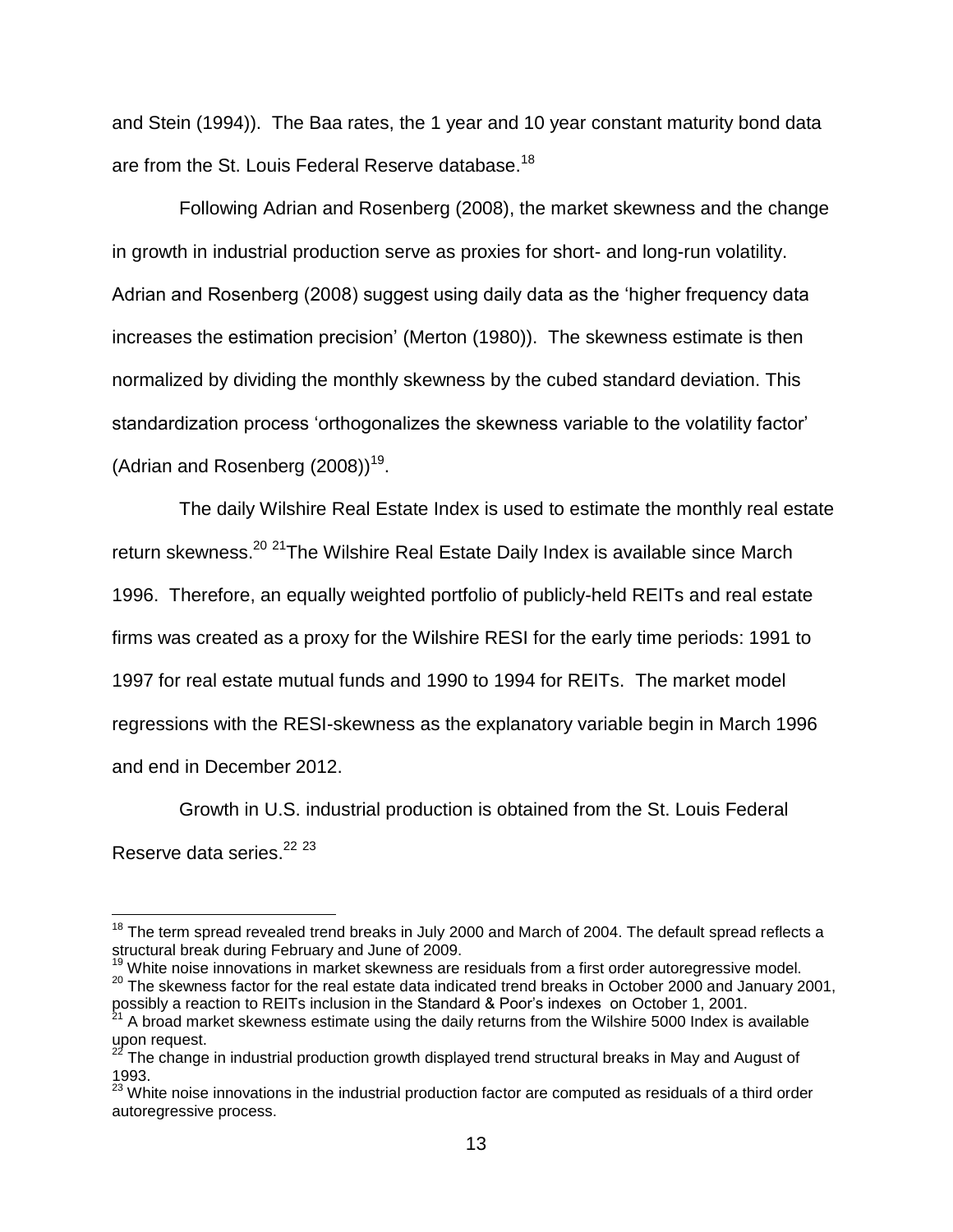The correlations in the indices and variables are provided for each time period

analyzed as well as the overall time span of 1990 to 2012 in [Table 5.](#page-13-0)

| 1991 to 1997<br><b>Default</b> | <b>Default</b><br>1 | Term        | <b>Prod</b> |               |
|--------------------------------|---------------------|-------------|-------------|---------------|
| <b>Term</b>                    | 0.06                | 1           |             |               |
| <b>Prod</b>                    | 0.07                | $-0.15$     | 1           |               |
| 1998 to 2004                   | <b>Default</b>      | <b>Term</b> | <b>Prod</b> | <b>ReSkew</b> |
| <b>Default</b>                 | 1                   |             |             |               |
| Term                           | $-0.37$             | 1           |             |               |
| <b>Prod</b>                    | 0.32                | $-0.37$     | 1           |               |
| <b>ReSkew</b>                  | 0.09                | $-0.04$     | 0.18        | 1             |
|                                |                     |             |             |               |
| 2005 to 2012                   | <b>Default</b>      | <b>Term</b> | Prod        | <b>ReSkew</b> |
| <b>Default</b>                 | 1                   |             |             |               |
| Term                           | 0.39                | 1           |             |               |
| <b>Prod</b>                    | 0.06                | 0.02        | 1           |               |
| <b>ReSkew</b>                  | 0.27                | 0.04        | 0.16        | 1             |
| 1990 to 2012                   | <b>Default</b>      | <b>Term</b> | <b>Prod</b> | <b>ReSkew</b> |
| <b>Default</b>                 | 1                   |             |             |               |
| <b>Term</b>                    | $-0.16$             | 1           |             |               |
| <b>Prod</b>                    | 0.24                | $-0.26$     | 1           |               |

# <span id="page-13-0"></span>**Table 5 Correlation Matrices for Variables**

Default is the difference in the yield to maturity in the 10 year constant maturity Treasury bond and the Baa corporate bond rate. Term represents the difference of the yield from the monthly U.S. 10 year and 1 year constant maturity bond. Prod is the change in growth in U.S. industrial production. ReSkew is the standardized monthly skewness from the daily Wilshire RESI returns. All variables are residuals from a monthly autoregressive model from stationary series.

# Section 4 Results

This research questions whether the heteroskedasticity and non-normal

distribution frequently found in real estate returns contribute to erroneous interpretations

as measured by significant alphas. The results reveal attenuation in the firms with

significant alphas when the standard errors are adjusted for heteroskedasticity.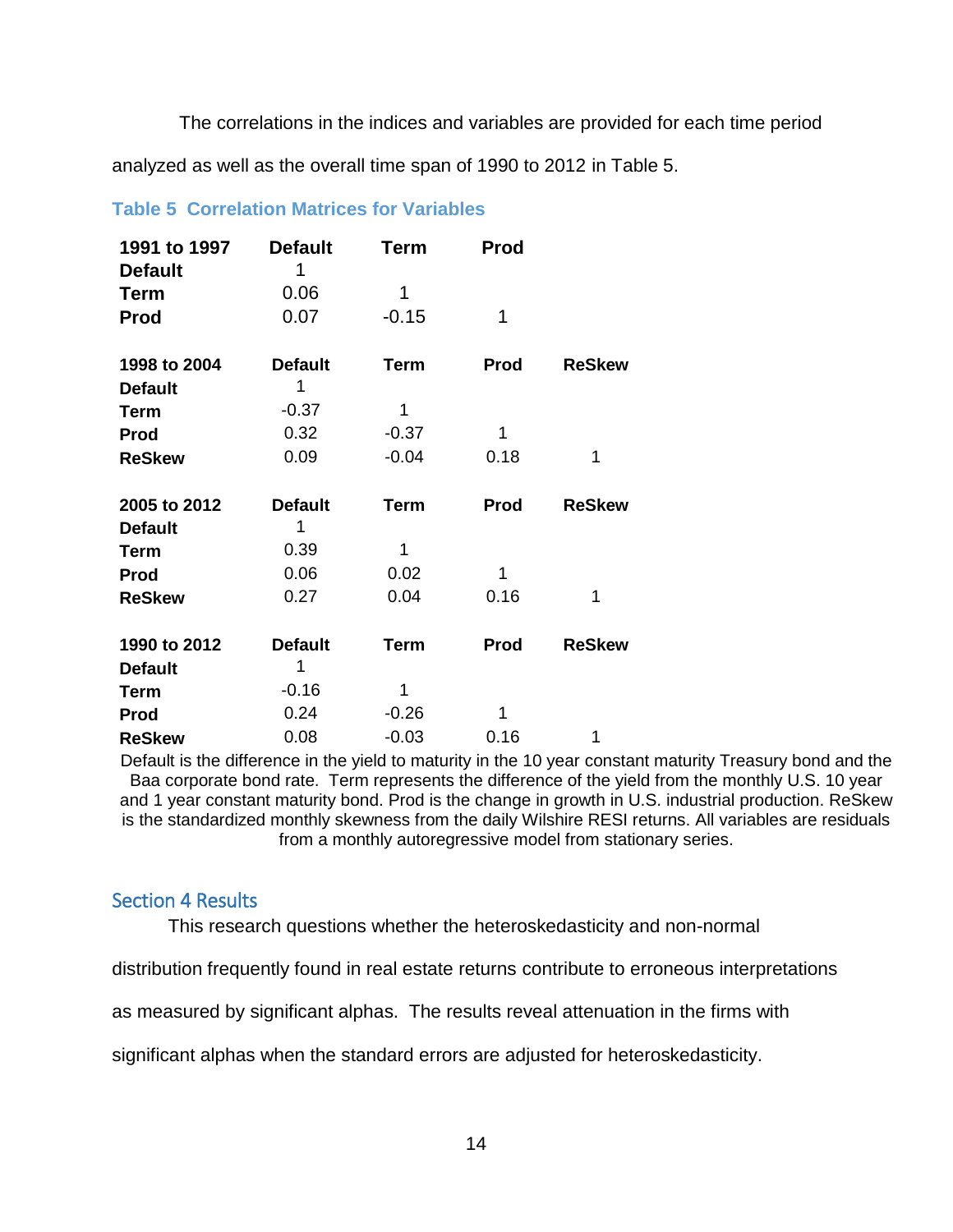However, the response to standard error adjustments by Newey-West and the wild bootstrap HC3 differed among real estate mutual funds and REITs.

A second question includes macroeconomic variables in the model to improve explanatory power and address whether significant alphas are reflected the pricing of changes in these macroeconomic variables. The addition of macroeconomic variables did not systematically decrease the firms with significant alphas.

### Heteroskedasticity Consistent Covariance Matrix Estimators

The findings from the single-index model with the Wilshire Real Estate Index (RESI) as the benchmark indicate that the use of the HC1, HC2 or HC3 in the real estate mutual fund sample reduced the per cent of funds with significant Jensen"s alpha by 3% during 1998 to 2004 and 1% during 2005 to 2012 [\(Table 6\)](#page-14-0). The other periods did not reflect any change from the OLS results.

In the REIT sample, the HCCME used in this study provided a more conservative estimate up to 3% of the sample with significant alphas (Table 6). Overall, the use of the HCCME did not inflate the per cent of significant alphas and in some periods provided a more conservative result than OLS standard errors in the single-index model.

## <span id="page-14-0"></span>**Table 6 Per cent of Significant Alphas in the RESI model**

|                                                                         | # of<br><b>Firms</b> | Avg<br># of<br><b>Obs</b> | Avg<br>Adj<br>$R^2$ |    |     | OLS HC1 HC2 HC3 |    | <b>NW</b> | WB3T |
|-------------------------------------------------------------------------|----------------------|---------------------------|---------------------|----|-----|-----------------|----|-----------|------|
| A. Per cent of Real Estate Mutual Funds with Significant Jensen's Alpha |                      |                           |                     |    |     |                 |    |           |      |
| 1991 to 1997                                                            | 20                   | 53                        | 0.86                | 35 | -35 | 35              | 35 | 25        | 35   |
| 1998 to 2004                                                            | 52                   | 76                        | 0.91                | 13 | 10  | 10              | 10 | 8         | 10   |
| 2005 to 2012                                                            | 76                   | 85                        | 0.96                | 14 | 13  | 13              | 13 | 14        | 12   |
| 1990 to 2012                                                            | 81                   | 150                       | 0.95                | 19 | 19  | 19              | 19 | 19        | 18   |
| B. Per cent of REITs with Significant Jensen's Alpha                    |                      |                           |                     |    |     |                 |    |           |      |
| 1990 to 1994                                                            | 117                  | 55                        | 0.11                | 13 | 12  | 13              | 12 | 20        | 3    |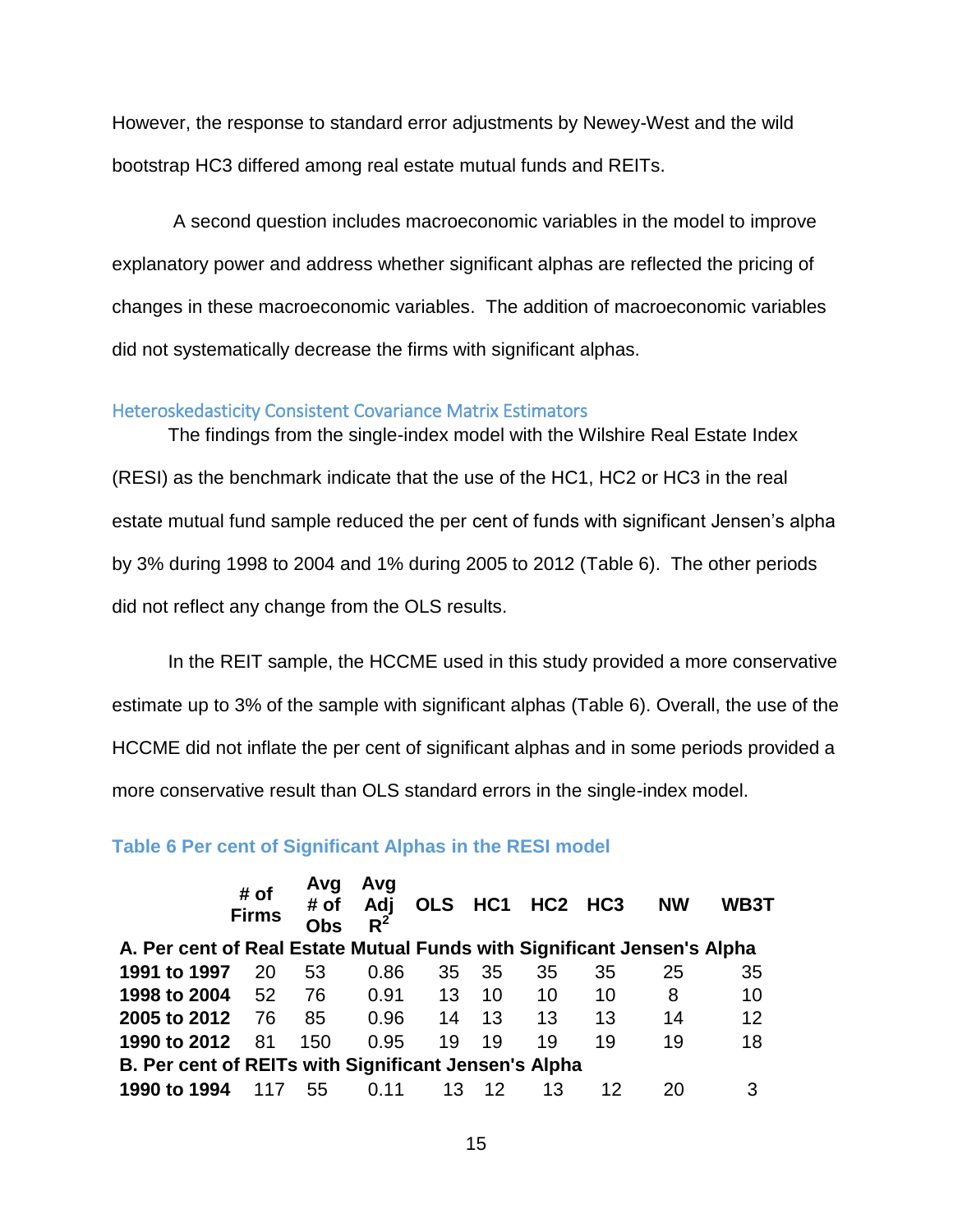| <b>1995 to 2000</b> 176 63 0.21 9 7             |  |  | 7 7 13 |  | - 3         |
|-------------------------------------------------|--|--|--------|--|-------------|
| <b>2001 to 2006</b> 151 67 0.28 10 7 7 7 9 1    |  |  |        |  |             |
| <b>2007 to 2012</b> 139 70 0.41 3 3 3 3 3 9     |  |  |        |  | - 0         |
| <b>1990 to 2012</b> 313 132 0.23 17 17 17 16 21 |  |  |        |  | $\mathbf 4$ |

The table shows the per cent of alphas from Real Estate Mutual funds and REITs that are significant at 5%. The model is  $R_{i,t} = \alpha_i + \beta_i R_{m,t} + \varepsilon_{i,t}$  where  $R_{i,t}$  is the excess return of the Real Estate Mutual fund or REIT over the 1 month risk-free rate and  $R_{m,t}$  is the excess return of the Wilshire Real Estate Index. HC1, HC2 and HC3 reflect the standard error with the HC1, HC2 and HC3 adjustment. NW adjusts the standard error with the Newey-West model. WB3T is the Wild Bootstrap with an HC3 adjustment to the standard error and 10,000 repetitions. $^{24}$ 

## Newey-West Standard Errors

 $\overline{a}$ 

The use of the Newey-West adjustment for autocorrelation and heteroskedasticity did not always lead to a more conservative interpretation of the number of significant alphas than the OLS standard errors. The per cent of real estate mutual funds with significant alphas declined with Newey-West standard errors in the 1991 to 1997 period and 1998 to 2004 data periods [\(Table 6\)](#page-14-0). However with NAREIT or the Wilshire 5000 Index as the benchmarks, the per cent of funds with significant alphas increased with Newey-West standard errors from the OLS, HC1, HC2 and HC3 results [\(Table 7](#page-18-0)).

When the alphas from the REIT regressions are reported using Newey-West standard errors the results reflect a four to seven per cent increase in the number of REITs with significant alphas in the 1990 to 1994, 2007 to 2012 and 1990 to 2012 periods. When alternative benchmarks are used Newey-West standard errors continued to inflate the per cent of REITs with significant alphas. This is contradictory to a priori expectation of a more conservative interpretation when implementing the Newey-West standard error adjustment (Newey and West (1987)). A possible

 $24$  Results with bootstrap standard errors at 1000 repetitions, a robust outlier adjustment to the standard error and a GARCH model are available upon request.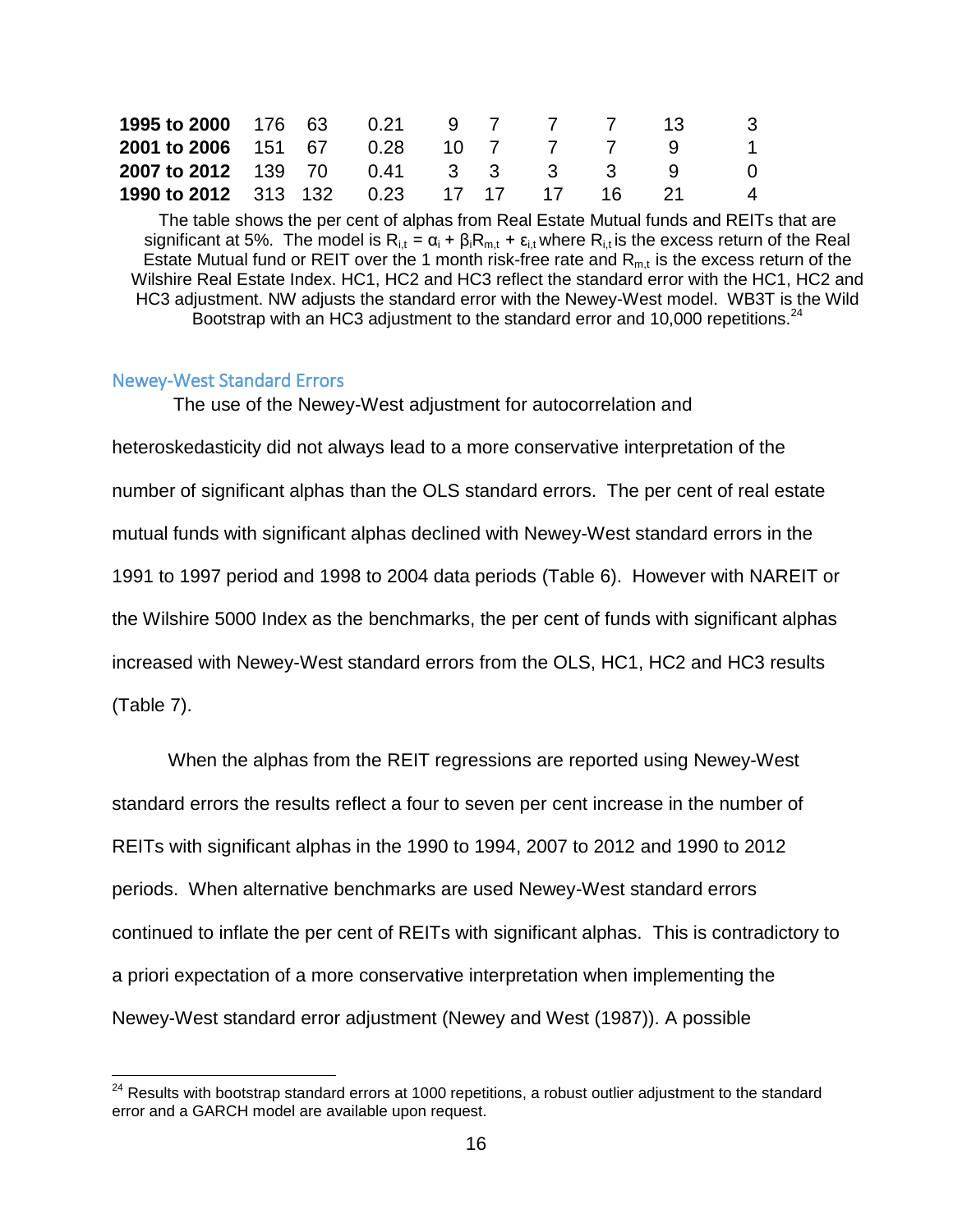explanation is provided by Wooldridge (2009) who cautioned that the Newey-West standard errors could perform "poorly" in small samples, samples with severe autocorrelation or when the residuals are not positively serially correlated.

#### Wild Bootstrap with HC3 Standard Errors

 $\overline{a}$ 

The wild bootstrap with HC3 standard errors is included in the analysis to address potential heteroskedasticity in the sample (WB3T in [Table 6\)](#page-14-0). Brooks (2008) expresses a concern that using a fixed 5% size of test may lead to an increase in the rejection of the null hypothesis in large samples. In the context of this study 10,000 repetitions are used for the wild bootstrap, potentially creating an increase in the rejection of the null hypothesis. Therefore, to find the 5% chance that a random variable will take the extreme values, the pseudo t-ratios for each 10,000 bootstrap repetitions are sorted and the 2.5 lower percentile and 97.5 upper percentile are used as the critical values for the individual firm $^{25}$ .

For the post 1997 data the use of the wild bootstrap HC3 reduced the per cent of real estate mutual funds with significant alphas relative to the OLS results. The significant alphas were reduced 3% in the 1998 to 2004 period, 2% in 2005 to 2012 and 1% in the 1990 to 2012 period.

In the REIT samples, the wild bootstrap HC3 results reduce the number of firms with significant estimates of alphas 13% over the 1990 to 2012 period when compared to the OLS results. All other REIT sub-periods report less than 4% per cent with significant alphas. The wild bootstrap with HC3 standard errors provides the more conservative result in the REIT sample.

 $^{25}$  Initially the data was analyzed at the 5% significance level using the p-value. The percentile method of the t-ratios was suggested by Imre Karafiath.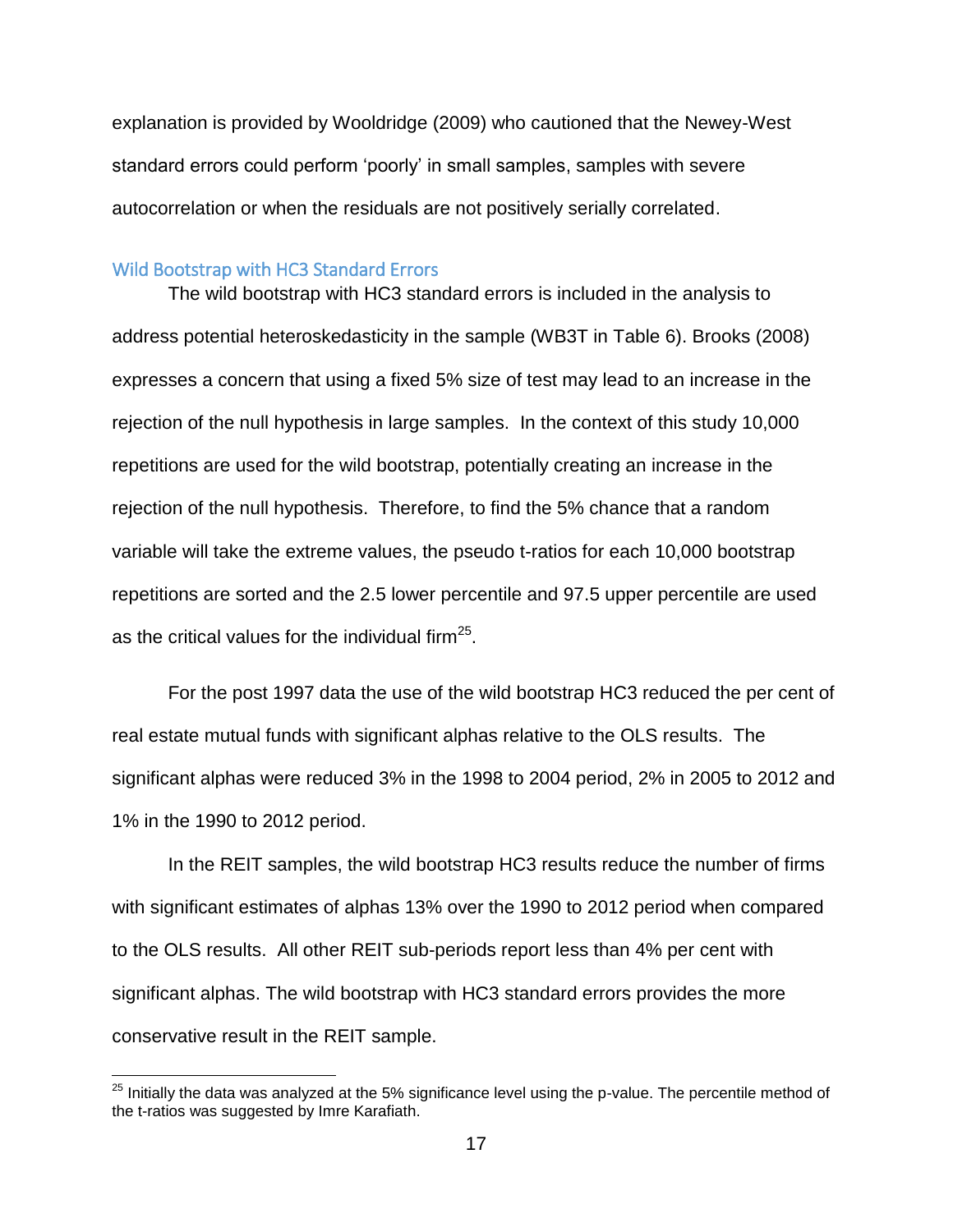### Model Benchmarks

Three benchmarks are compared for each time period in the study for real estate mutual funds (Table 7) and REITs [\(Table 8](#page-18-1)). The average adjusted R<sup>2</sup>s for real estate mutual funds using the real estate indices only varied minimally (Table 7) and were equivalent during all periods for the REIT sample (Table 8). However the number of funds with significant alphas did vary with the choice of benchmark.

The benchmark representing the total market is the Wilshire 5000 Index. The explanatory power was the lowest in the early periods and increased in subsequent periods for real estate mutual funds and REITs. However, the explanatory power of the Wilshire 5000 Index was much less than the real estate indices (Table 7 & 8).

## *Real Estate Funds and Differing Benchmarks*

The per cent of real estate funds with significant alphas at the 5% level varied by benchmark and time period. With the Wilshire 5000 Index as the benchmark, the unadjusted OLS model for the 1998 to 2004 time period indicated 23% of the real estate mutual funds had significant alphas [\(Table 7](#page-18-0)). The next period of 2005 to 2012 indicated no firms earned a significant alpha relative to a passive investment in the total market. Over the 23 year study of 1990 to 2012, only 2% of the real estate mutual funds provided a significant alpha as reflected in the OLS results. The wild bootstrap with HC3 standard errors reduced the per cent of the sample with significant alphas by 5% from 1991 to 1997 and 17% in the 1998 to 2004 time period. The wild bootstrap with the HC3 standard errors in the last sub-period (2005 to 2012) and the full period (1990 to 2012) indicated zero funds with significant alphas with the Wilshire 5000 benchmark.

18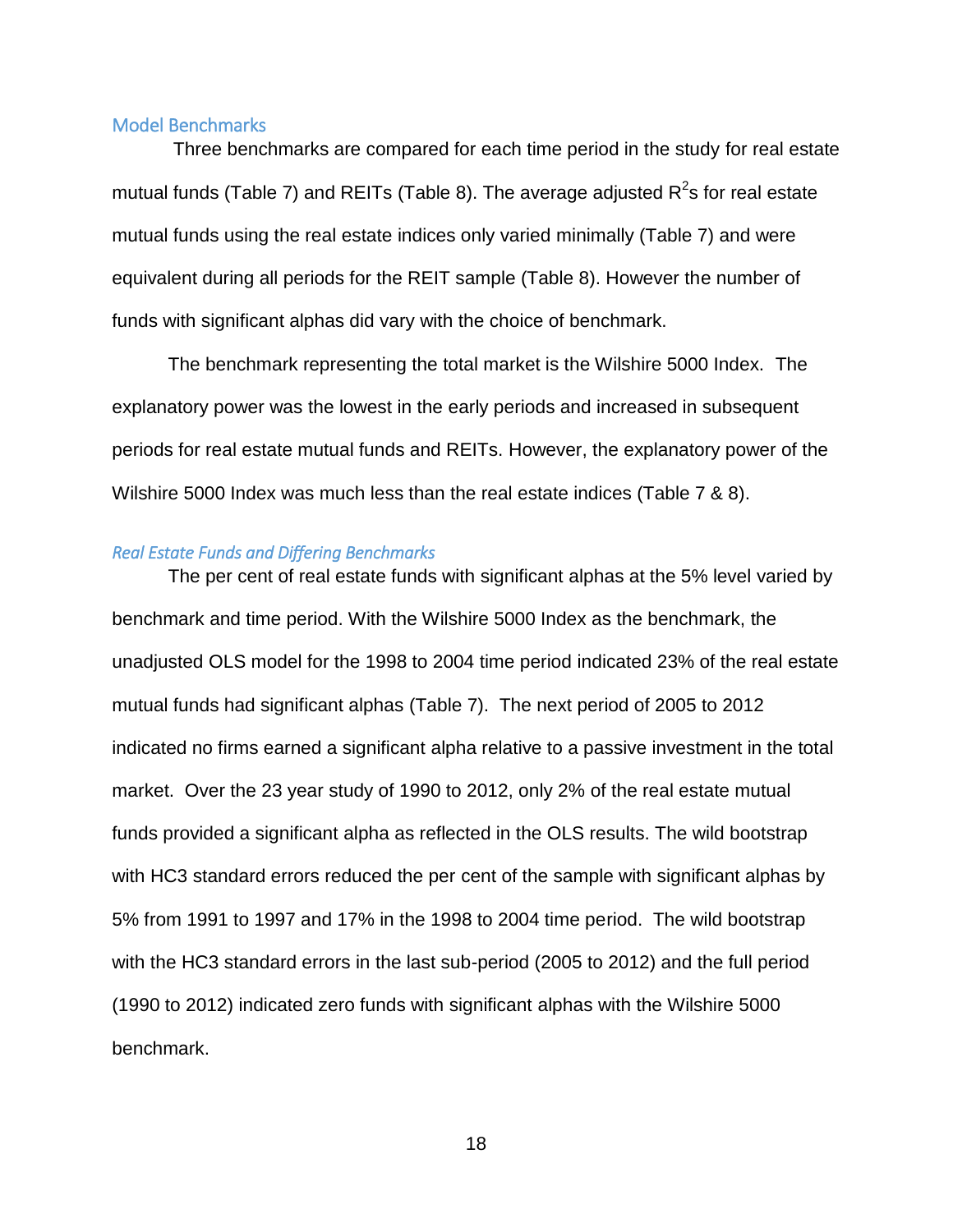|               | Avg Adj<br>$R^2$ | <b>OLS</b>     | HC <sub>1</sub> | HC <sub>2</sub> | HC <sub>3</sub> | <b>NW</b>      | WB3T            |
|---------------|------------------|----------------|-----------------|-----------------|-----------------|----------------|-----------------|
| 1991 to 1997  |                  |                |                 |                 |                 |                |                 |
| Wilshire 5000 | 0.13             | 10             | 10              | 10              | 10              | 20             | 5               |
| <b>NAREIT</b> | 0.87             | 0              | 0               | 0               | 0               | 5              | $\overline{0}$  |
| <b>RESI</b>   | 0.86             | 35             | 35              | 35              | 35              | 25             | 35              |
| 1998 to 2004  |                  |                |                 |                 |                 |                |                 |
| Wilshire 5000 | 0.1              | 23             | 23              | 23              | 23              | 23             | 6               |
| <b>NAREIT</b> | 0.91             | 15             | 10              | 10              | 10              | 12             | 10              |
| <b>RESI</b>   | 0.91             | 13             | 10              | 10              | 10              | 8              | 10              |
| 2005 to 2012  |                  |                |                 |                 |                 |                |                 |
| Wilshire 5000 | 0.66             | 0              | 0               | 0               | 0               | 0              | 0               |
| <b>NAREIT</b> | 0.96             | 17             | 17              | 16              | 16              | 17             | 15              |
| <b>RESI</b>   | 0.96             | 14             | 13              | 13              | 13              | 14             | 12 <sub>2</sub> |
| 1990 to 2012  |                  |                |                 |                 |                 |                |                 |
| Wilshire 5000 | 0.45             | $\overline{2}$ | 2               | 2               | 2               | $\overline{2}$ | 0               |
| <b>NAREIT</b> | 0.94             | 15             | 15              | 15              | 14              | 14             | 11              |
| <b>RESI</b>   | 0.95             | 19             | 19              | 19              | 19              | 19             | 18              |

<span id="page-18-0"></span>**Table 7 Per cent of Real Estate Mutual Funds with significant alphas using different benchmarks**

The table shows the per cent of Real Estate Mutual funds that are significant at 5%. The model is  $R_{i,t} = \alpha_i + \beta_i R_{m,t} + \varepsilon_{i,t}$  where  $R_{i,t}$  is the excess return of the Real Estate Mutual fund or REIT over the 1 month risk-free rate and  $R<sub>m,t</sub>$  is the excess return of the Wilshire 5000 Index (Wilshire 5000), NAREIT Index, or Wilshire Real Estate Index (RESI). HC1, HC2 and HC3 reflect the standard error with the HC1, HC2 and HC3 adjustment. NW adjusts the standard error with the Newey-West model. WB3T is the Wild Bootstrap with an HC3 adjustment to the standard error and 10,000 repetitions.

Using the NAREIT Index or RESI as the benchmark and comparing the OLS

results, the per cent of significant alphas varied by time period for real estate funds and

REITs [\(Table \)](#page-18-0). This is unexpected since the indexes are highly correlated (Table 4)

and the explanatory power (as measured by the adjusted  $R^2$ ) of the models is

comparable.

<span id="page-18-1"></span>**Table 8 Per cent of REITs with significant alphas using different benchmarks**

Avg Adj  $\overline{\mathsf{R}}^2$ OLS HC1 HC2 HC3 NW WB3T **1990 to 1994**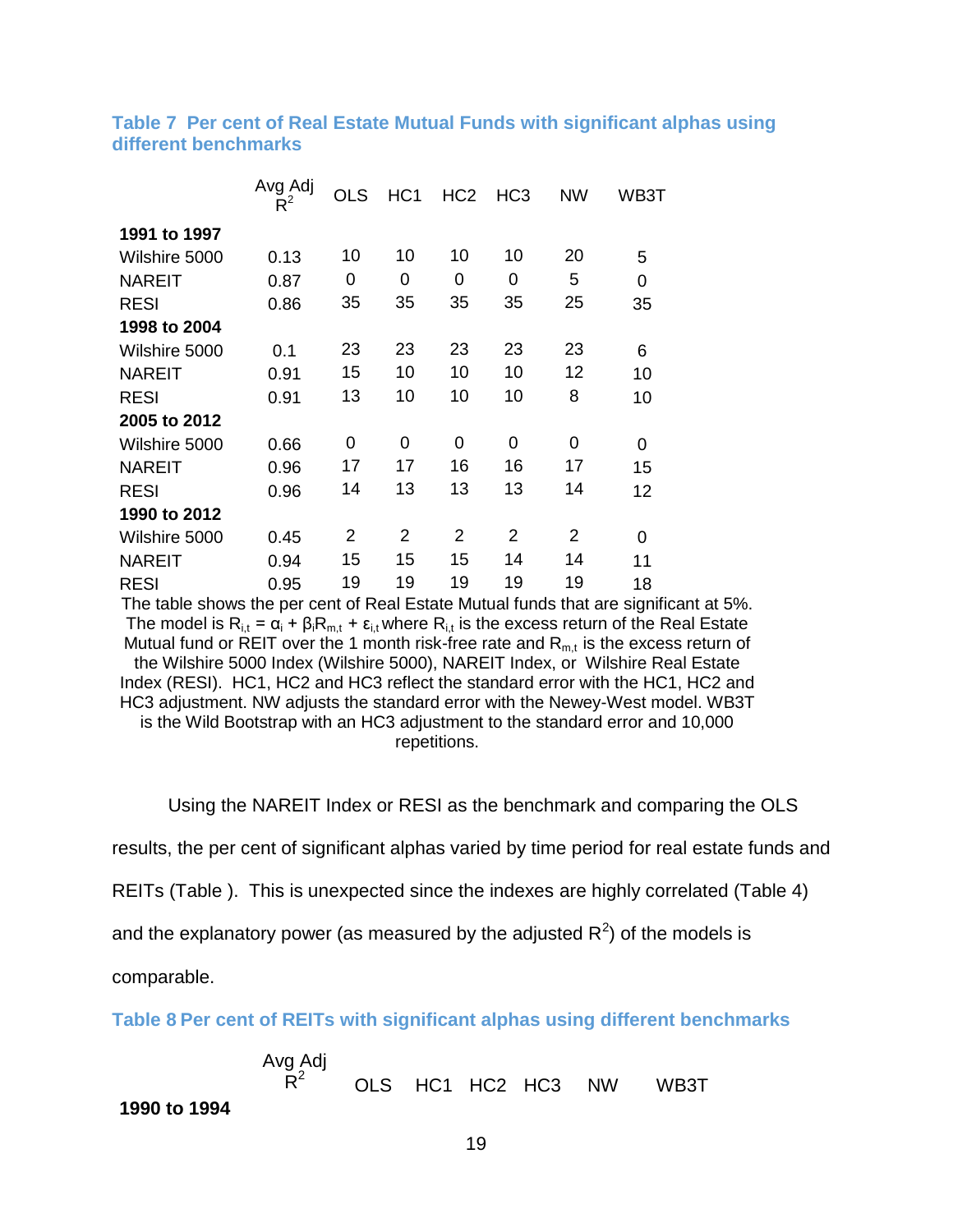| Wilshire 5000 | 0.05 | 8              | 9              | 9  | 9              | 17 | 3 |
|---------------|------|----------------|----------------|----|----------------|----|---|
| <b>NAREIT</b> | 0.11 | 7              | 9              | 9  | 9              | 13 | 3 |
| <b>RESI</b>   | 0.11 | 13             | 12             | 13 | 12             | 20 | 3 |
| 1995 to 2000  |      |                |                |    |                |    |   |
| Wilshire 5000 | 0.03 | 9              | 7              | 7  | 7              | 9  | 3 |
| <b>NAREIT</b> | 0.21 | 9              | 8              | 8  | 7              | 13 | 3 |
| <b>RESI</b>   | 0.21 | 9              | 7              | 7  | 7              | 13 | 3 |
| 2001 to 2006  |      |                |                |    |                |    |   |
| Wilshire 5000 | 0.07 | 48             | 49             | 49 | 47             | 53 | 3 |
| <b>NAREIT</b> | 0.28 | 8              | 7              | 7  | $\overline{7}$ | 9  | 1 |
| <b>RESI</b>   | 0.28 | 10             | 7              | 7  | 7              | 9  | 1 |
| 2007 to 2012  |      |                |                |    |                |    |   |
| Wilshire 5000 | 0.31 | $\overline{2}$ | 1              | 1  | 1              | 6  | 0 |
| <b>NAREIT</b> | 0.41 | 3              | 4              | 4  | 3              | 8  | 0 |
| <b>RESI</b>   | 0.41 | 3              | 3              | 3  | 3              | 9  | 0 |
| 1990 to 2012  |      |                |                |    |                |    |   |
| Wilshire 5000 | 0.1  | $\overline{7}$ | $\overline{7}$ | 7  | 6              | 12 | 4 |
| <b>NAREIT</b> | 0.23 | 14             | 14             | 14 | 14             | 19 | 3 |
| <b>RESI</b>   | 0.23 | 17             | 17             | 17 | 16             | 21 | 4 |

With real estate indices as the benchmarks for real estate mutual funds and REITs, the use of HC1, HC2 and HC3 reduced the per cent of significant alphas up to 5% or indicated no change from the OLS (Table 7 and 8). In REITs the HC3 standard errors proved a more conservative or equivalent number of significant alphas than OLS, HC1 or HC2.

When Newey-West standard errors are implemented with the real estate benchmarks, during 1991 to 1997, the NAREIT benchmark regressions showed an increase in the per cent of funds with significant alphas for real estate mutual funds (Table 7). In the REIT sample the use of Newey-West standard errors increased the per cent of significant alphas in all periods (Table 8).

20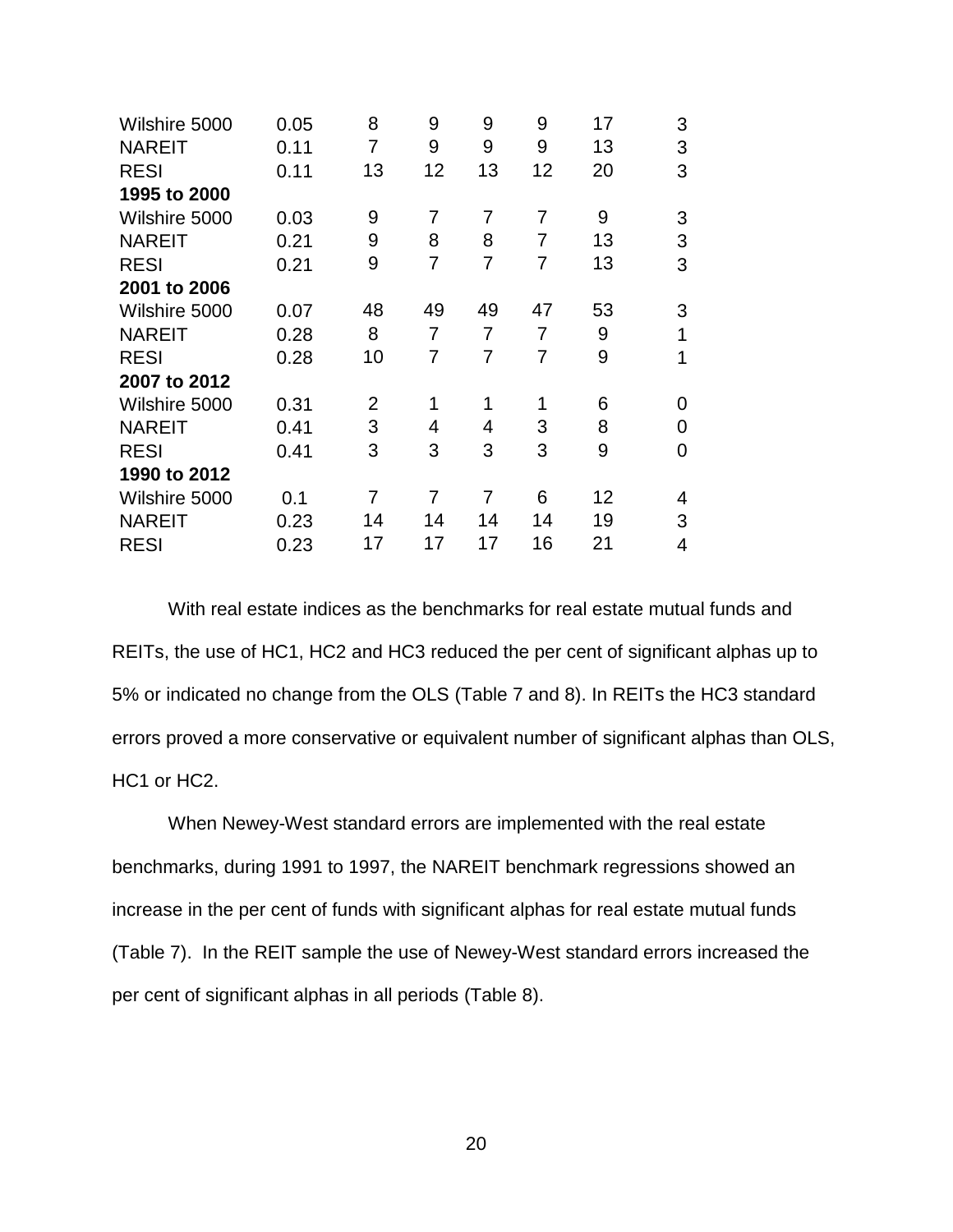The wild bootstrap with the HC3 standard errors for the real estate mutual fund and REIT data provided a more conservative or an equivalent result to the OLS regressions in all time periods (Table 7 and 8).

### *Model Specification*

The addition of the change in the default and term spread did not systematically change the number of real estate mutual funds with significant alphas. For the REIT sample the change in default spread and term spread increased the explanatory power in the all the sub-periods, howbeit minimally.

# **Table 9 Average Adjusted R<sup>2</sup>**

| <b>Real Estate</b><br>Mutual<br><b>Funds</b> | <b>OLS</b> | <b>Default</b><br>and<br><b>Term</b> | <b>RESI short-</b><br>and long-run<br>volatility |
|----------------------------------------------|------------|--------------------------------------|--------------------------------------------------|
| 1991 to 1997                                 | 0.86       | 0.87                                 | 0.86                                             |
| 1998 to 2004                                 | 0.91       | 0.92                                 | 0.91                                             |
| 2005 to 2012                                 | 0.96       | 0.96                                 | 0.96                                             |
| 1990 to 2012                                 | 0.95       | 0.95                                 | 0.98                                             |
| <b>REITS</b>                                 |            |                                      |                                                  |
| 1990 to 1994                                 | 0.11       | 0.13                                 | 0.11                                             |
| 1995 to 2000                                 | 0.21       | 0.22                                 | 0.22                                             |
| 2001 to 2006                                 | 0.28       | 0.30                                 | 0.28                                             |
| 2007 to 2012                                 | 0.41       | 0.42                                 | 0.40                                             |
| 1990 to 2012                                 | 0.23       | 0.24                                 | 0.27                                             |

The addition of proxies for short and long-run volatility increased the average adjusted R<sup>2</sup> for real estate mutual funds and REITs only for the 1990 to 2012 period (Table 9). In real estate mutual funds the adjusted  $R^2$  increased from 0.95 in the single-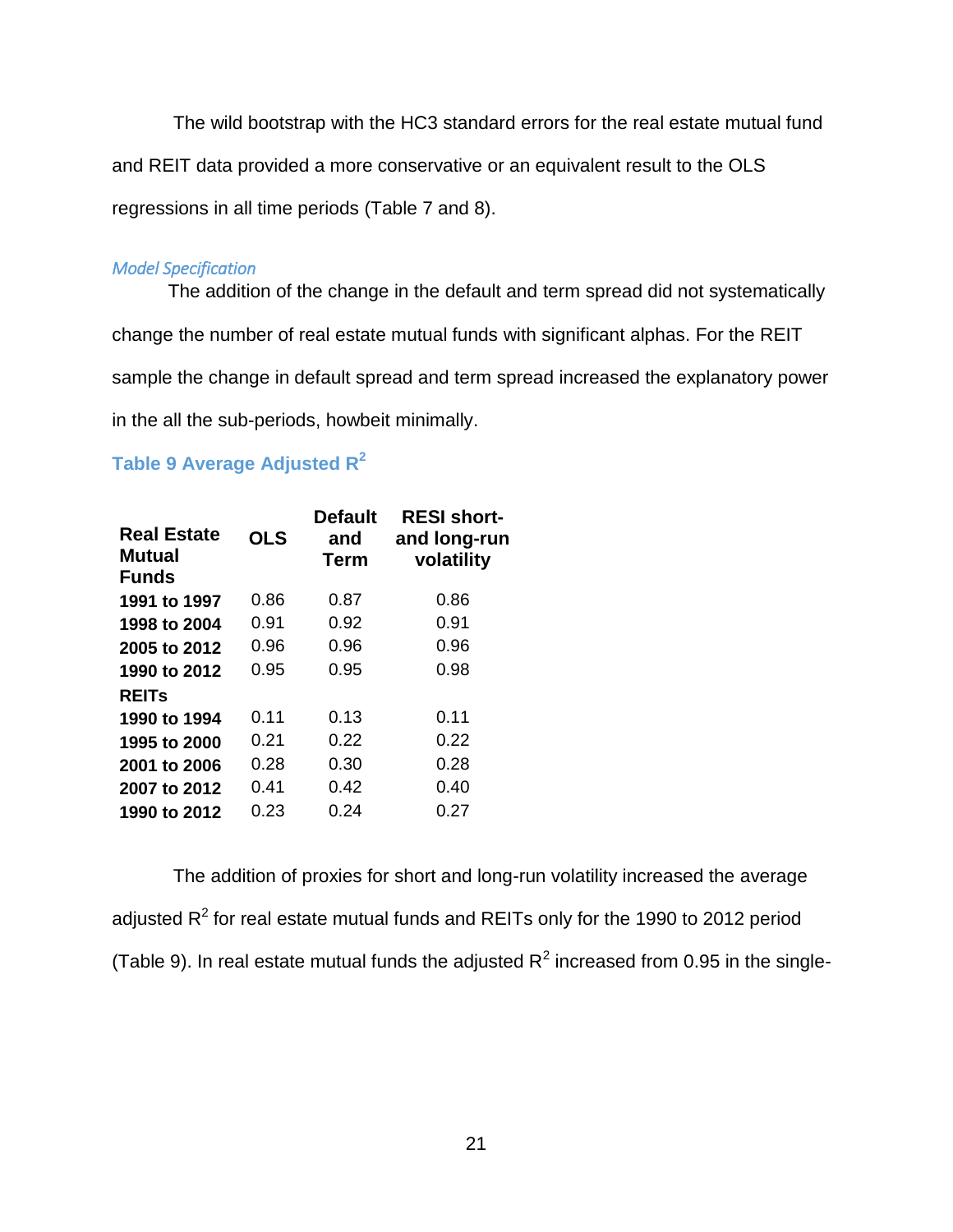index model to 0.98 when RESI short-run and long-run volatility factors are included in the model<sup>26</sup>. These variables improved explanatory power for REITs from 0.23 to 0.27.

The inclusion of the macroeconomic variables to potentially improve the explanatory power of the model provides a secondary insight. Any attenuation in the significant alpha would suggest that seemingly superior performance of the fund is attributable to these variables. The use of HC1, HC2, HC3, Newey-West and the wild bootstrap HC3 standard errors compares the number of significant alphas when returns are adjusted for heteroskedasticity.

The addition of default and term spread over most time periods did not appreciably change the number of firms with significant alphas (Table10)<sup>27</sup>. The exception being the 1991 to 1997 period. The number of significant alphas in the real estate mutual funds declined from 35 per cent to 30 per cent (Table 10).<sup>28</sup> The influence is limited to this period, suggesting a unique environment, anomaly or smaller variations in the spread during later periods. The HCCME variants when the default and term spread are included in the model indicate the HC3 adjustment provides a more conservative interpretation of the per cent of funds with significant alphas (Table 10). The wild bootstrap with HC3 standard errors provides the most conservative result for REITs and real estate mutual funds in most cases.

 $\overline{a}$ 

 $^{26}$  Similar increase in real estate mutual fund in adjusted R<sup>2</sup> was found when the innovation from the Wilshire 5000 short-run volatility factor is included in the model.

**EXTISHING SOOD SHOTT TO FIGURAL TO HOLD TO HOLD CO.** IT SHOWS AND THE MODEL IS available upon request.

<sup>28</sup> The number of significant alphas in the real estate mutual funds declined from 35 per cent to 30 per cent when the change in default spread is included in the model. The average adjusted  $R^2$  increased from 0.86 to 0.95 in this period.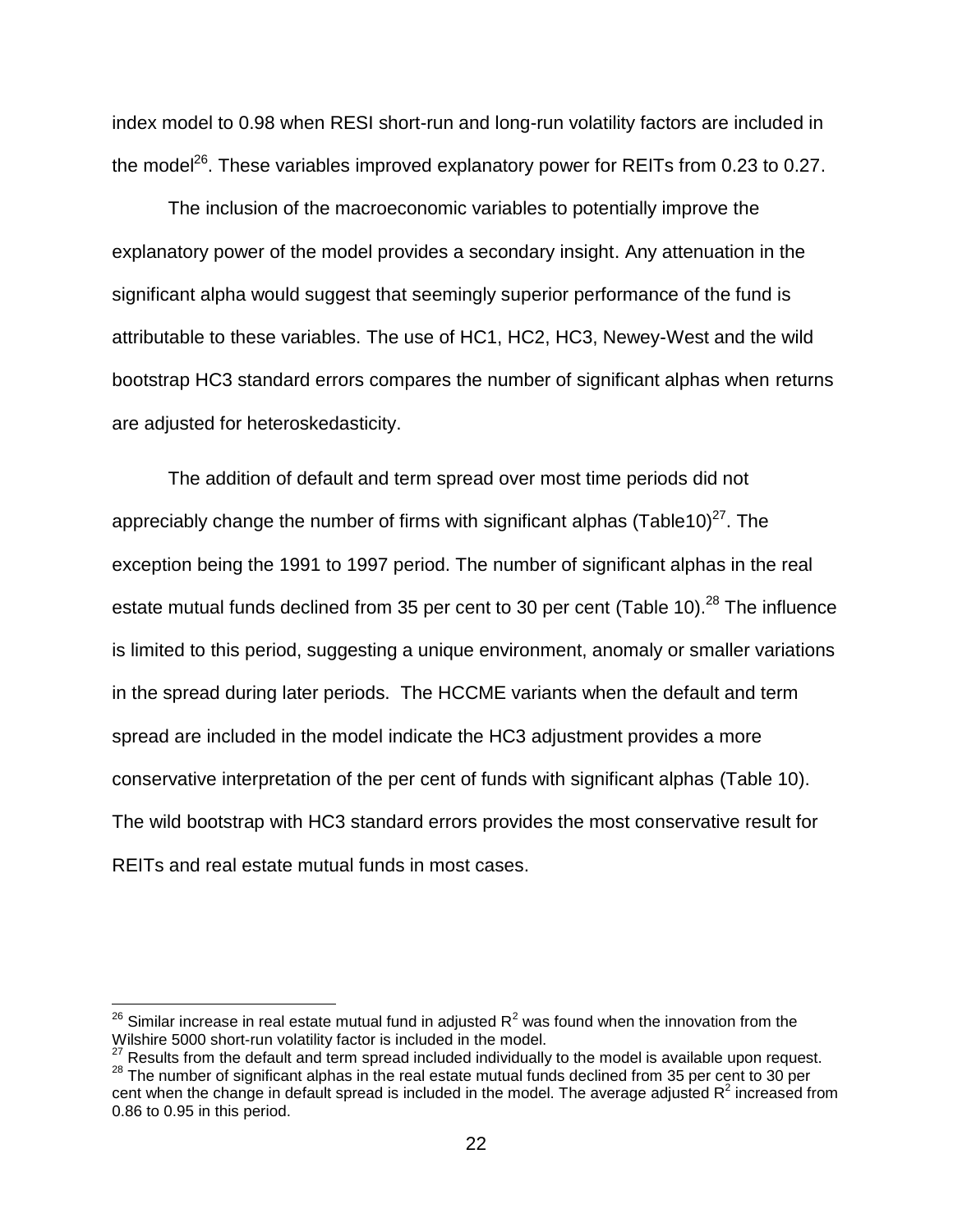## **Table 10 Term and Default Spread**

|                                           | Avg Adj<br>$R^2$ | <b>RESI</b><br><b>OLS</b> | <b>OLS</b> | HC <sub>1</sub> | HC <sub>2</sub> | HC <sub>3</sub> | <b>NW</b> | <b>WB3T</b> |
|-------------------------------------------|------------------|---------------------------|------------|-----------------|-----------------|-----------------|-----------|-------------|
| <b>Real Estate Mutual</b><br><b>Funds</b> |                  |                           |            |                 |                 |                 |           |             |
| 1991 to 1997                              | 0.87             | 35                        | 30         | 40              | 40              | 25              | 25        | 35          |
| 1998 to 2004                              | 0.92             | 13                        | 17         | 15              | 15              | 12              | 12        | 12          |
| 2005 to 2012                              | 0.96             | 14                        | 16         | 13              | 13              | 12              | 16        | 11          |
| 1990 to 2012                              | 0.95             | 19                        | 20         | 20              | 17              | 17              | 20        | 16          |
| <b>REITS</b>                              |                  |                           |            |                 |                 |                 |           |             |
| 1990 to 1994                              | 0.13             | 13                        | 15         | 15              | 15              | 12              | 22        | 3           |
| 1995 to 2000                              | 0.22             | 9                         | 10         | 10              | 10              | 9               | 10        | 3           |
| 2001 to 2006                              | 0.30             | 10                        | 8          | 8               | 7               | 5               | 12        | 1           |
| 2007 to 2012                              | 0.42             | 3                         | 5          | 5               | 5               | 4               | 12        | 0           |
| 1990 to 2012                              | 0.24             | 17                        | 14         | 15              | 14              | 13              | 18        | 4           |

The table shows the per cent of alphas from Real Estate Mutual funds and REITs that are significant at 5%. The model is  $R_{i,t} = \alpha_i + \beta_i R_{m,t}$  + term spread<sub>t</sub> + default spread<sub>t</sub> + ε<sub>i,t</sub> where  $R_{i,t}$  is the excess return of the Real Estate Mutual fund or REIT over the 1 month risk-free rate and  $R_{m,t}$  is the excess return of the Wilshire Real Estate Index. The RESI OLS column provides the comparable to the single-index model OLS results. HC1, HC2 and HC3 reflect the standard error with the HC1, HC2 and HC3 adjustment. NW adjusts the standard error with the Newey-West model. WB3T is the Wild Bootstrap with an HC3 adjustment to the standard error and 10,000 repetitions.

Table 11 shows the per cent of funds with significant alphas at the 5% level when the real estate index market skewness factor and the change in industrial production are included in the model (proxies for short- and long-run volatility). From 1996 to 2012 the addition of the volatility factors reduced the per cent of significant alphas in real estate mutual funds and REITs. Of the HCCME compared, the HC3 is the most conservative while the Wild Bootstrap with HC3 standard errors provides the most conservative interpretation.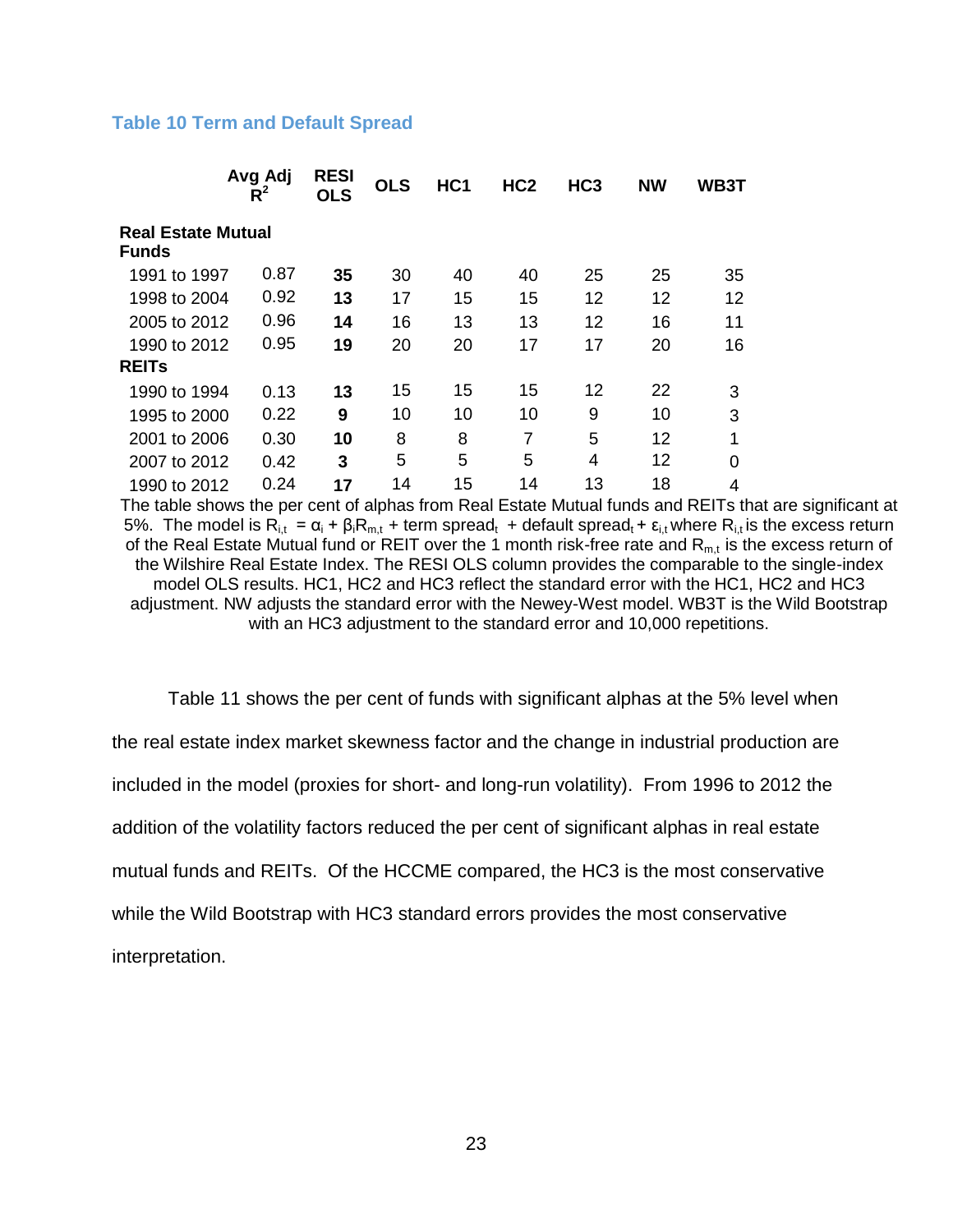|                                           | Avg Adj<br>$R^2$ | <b>RESI</b><br><b>OLS</b> | <b>OLS</b> | HC <sub>1</sub> | HC <sub>2</sub> | HC <sub>3</sub> | <b>NW</b> | <b>WB3T</b> |  |  |  |
|-------------------------------------------|------------------|---------------------------|------------|-----------------|-----------------|-----------------|-----------|-------------|--|--|--|
| <b>Real Estate Mutual</b><br><b>Funds</b> |                  |                           |            |                 |                 |                 |           |             |  |  |  |
| 1991 to 1997*                             | 0.86             | 35                        | 30         | 30              | 30              | 30              | 30        | 25          |  |  |  |
| 1998 to 2004                              | 0.91             | 13                        | 17         | 10              | 10              | 8               | 8         | 10          |  |  |  |
| 2005 to 2012                              | 0.96             | 14                        | 7          | 11              | 9               | 7               | 11        | 7           |  |  |  |
| 1996 to 2012                              | 0.98             | 15                        | 12         | 14              | 12              | 10              | 12        | 10          |  |  |  |
| <b>REITS</b>                              |                  |                           |            |                 |                 |                 |           |             |  |  |  |
| 1990 to 1994*                             | 0.11             | 13                        | 3          | 8               | 7               | 5               | 10        | 27          |  |  |  |
| 1995 to 2000                              | 0.22             | 9                         | 10         | 10              | 9               | 7               | 11        | 4           |  |  |  |
| 2001 to 2006                              | 0.28             | 10                        | 12         | 9               | 9               | 7               | 11        | 1           |  |  |  |
| 2007 to 2012                              | 0.40             | 3                         | 7          | 9               | 9               | 6               | 15        | 9           |  |  |  |
| 1996 to 2012                              | 0.27             | 9                         | 7          | 8               | 7               | 7               | 11        | 4           |  |  |  |

### **Table 11 Wilshire Real Estate Index short-run and long-run volatility**

The table shows the per cent of alphas from Real Estate Mutual funds and REITs that are significant at 5%. The model is  $R_{i,t} = \alpha_i + \beta_i R_{m,t}$  + RESI short-run volatility<sub>t</sub> + long-run volatility<sub>t</sub> +  $\varepsilon_{i,t}$  where  $R_{i,t}$  is the excess return of the Real Estate Mutual fund or REIT over the 1 month risk-free rate and  $R<sub>m,t</sub>$  is the excess return of the Wilshire Real Estate Index. The innovation from the skewness from the Wilshire Real Estate Index proxy for the short-run volatility. The innovation of the change in growth industrial production proxy for the long-run volatility. The RESI OLS column provides the comparable to the single-index model OLS results with the RESI benchmark. HC1, HC2 and HC3 reflect the standard error with the HC1, HC2 and HC3 adjustment. NW adjusts the standard error with the Newey-West model. WB3T is the Wild Bootstrap with an HC3 adjustment to the standard error and 10,000 repetitions. \*An equally weighted portfolio of REITs and publicly traded real estate firms was created and the standardized skewness factor calculated from daily returns for 1990 to February 1996.

## Section 5 Conclusion

This study addresses the question if superior significant alphas in real estate

funds as reported are in fact attributable to bias from data with non-constant error

variances. HC1, HC2 and HC3 standard errors were calculated in the single-index

model to address the heteroskedasticity reported in real estate returns (Young (2008)).

Results comparing the number of funds with significant alphas in the OLS model with no

standard error adjustments ranged from no change to a 3% decline when the HCCME

used in this study are implemented.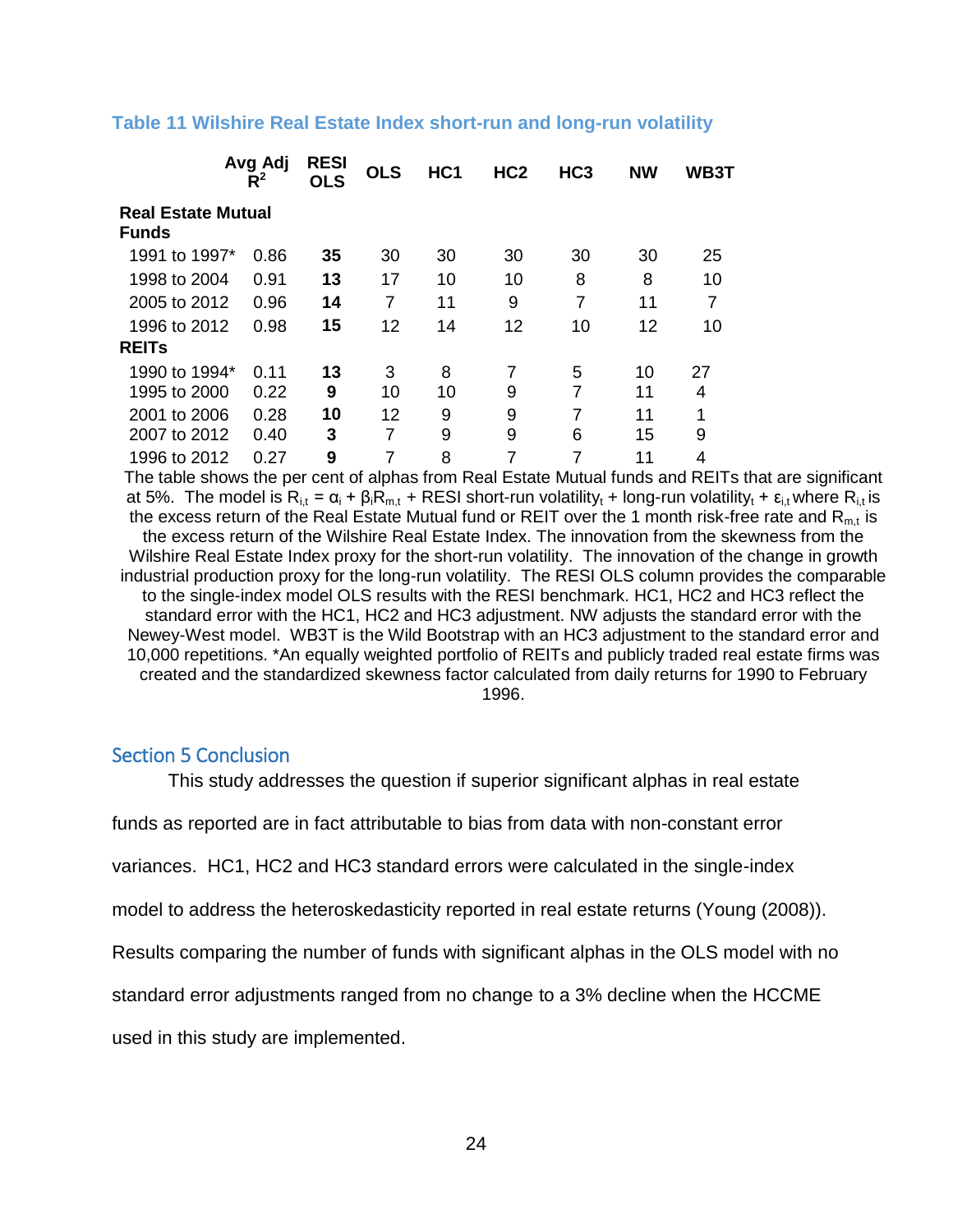From the literature (MacKinnon (2013)) there was an expectation of a reduction in size distortion with the application of HC1, HC2 or HC3 standard errors. The empirical data in comparing the HC1 to the HC2 to the HC3 produced no systematic changes in the significance of alpha of real estate mutual funds. In REITs the HC3 reduced the number of firms with significant alphas by 1% in two periods. When additional economic variables are included in the model the HC3 standard error provided a more conservative result with up to 3% fewer significant alphas than the unadjusted OLS result.

When real estate mutual fund alphas are evaluated with the Newey-West standard errors highly variable changes are obtained in comparison with the OLS results. When the Newey-West standard error results are compared for the REITs, their results often show a larger number of significant alphas than the OLS results. Since several studies reviewed for this research reported Newey-West results, for example Wiley and Zumpano (2009), Kallberg, et.al (2000), Cici, Corgel, and Gibson (2011) and Kaushik et.al. (2013), the use of Newey-West standard errors in studies of real estate returns would warrant further examination.

In the first use of the wild bootstrap with an HC3 adjustment for heteroskedasticity the real estate mutual fund sample reduced the per cent of funds with significant alphas by up to 3% in the single index model and up to 7% in the multifactor models. When applied to REIT data, the wild bootstrap HC3 standard errors reduced the number of firms with significant Jensen"s alpha as much as 13%. The REIT and the real estate mutual fund results would suggest that the use of the wild bootstrap HC3 standard errors should be considered in real estate research since this test provided the

25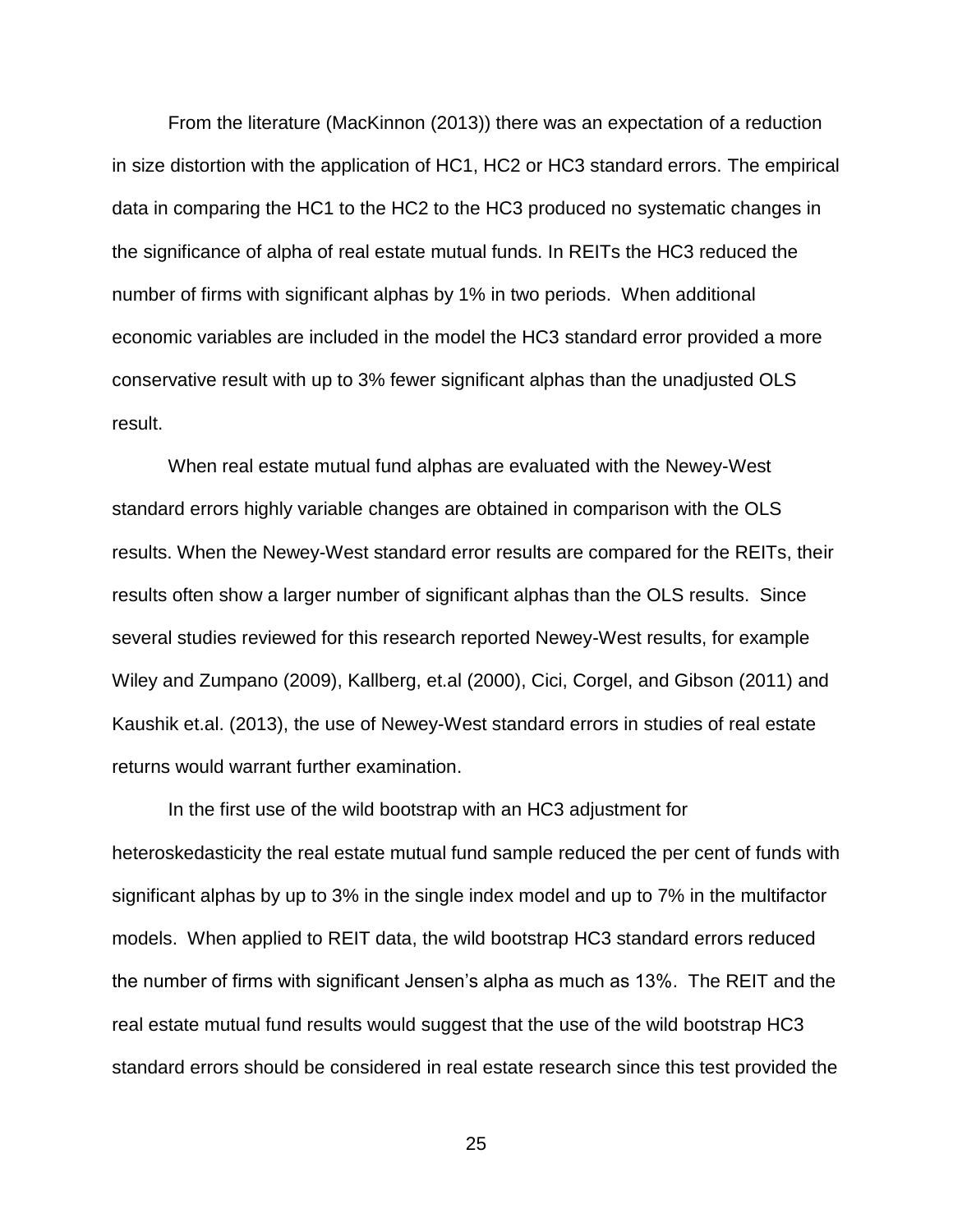most conservative result. This is consistent with Davidson and Flachaire (2008) Monte Carlo simulation and MacKinnon"s (2013) recommendation.

This research is possibly the first use of market skewness as a proxy for shortrun volatility (as described by Adrian and Rosenberg (2008)) as an explanatory with real estate fund returns as the dependent variable. The results would indicate over the longer period the RESI skewness variable attenuates some of the significant alphas for real estate firms. This would suggest that part of the alphas in real estate mutual funds may be attributable to real estate market skewness as a proxy for financial constraints in the real estate market.

The conclusion that the benchmark makes a difference is not a new finding (Roll (1978) and Hartzell, Muhlhofer and Titman (2010)). For real estate mutual funds, while the average adjusted R<sup>2</sup> of the two real estate benchmarks (Wilshire Real Estate Index (RESI) and NAREIT) were within 1/100 of each other, the number of firms that had significant alphas varied. In the 1990s with RESI as the benchmark in the model a higher number of firms (35%) exhibited significant alphas than the same firms with the NAREIT benchmark (0). The order is reversed during the 2005 to 2012 period where there is a higher per cent of funds with significant alphas when the NAREIT index is the benchmark.

This research provides a comparison of several adjustments to the estimated standard errors of regression parameters in a dataset with non-constant variance: real estate returns. The results indicate minimal reduction in the number of significant Jensen"s alpha with the use of HC1, HC2 or HC3 standard errors. Among the HCCME used in this study, the HC3 standard error provided the most conservative results. The

26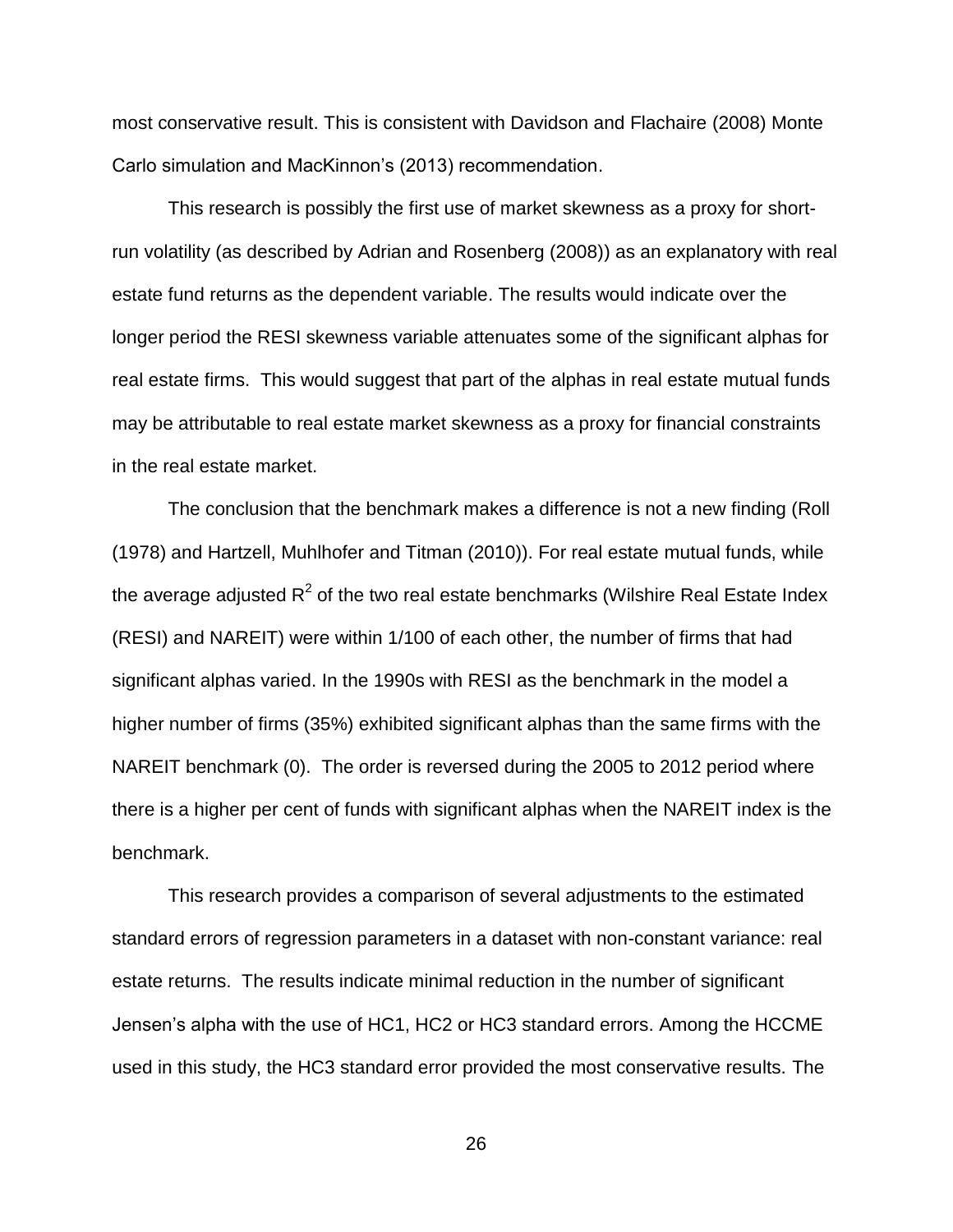Newey-West standard error provides variable and often a larger number of significant alpha results than OLS. The wild bootstrap with HC3 standard errors provides a more conservative standard error when compared to OLS and other measures of standard errors. Based on this research, the wild bootstrap with HC3 standard errors is recommended as the most conservative approach to testing for superior performance by REIT or real estate mutual fund managers.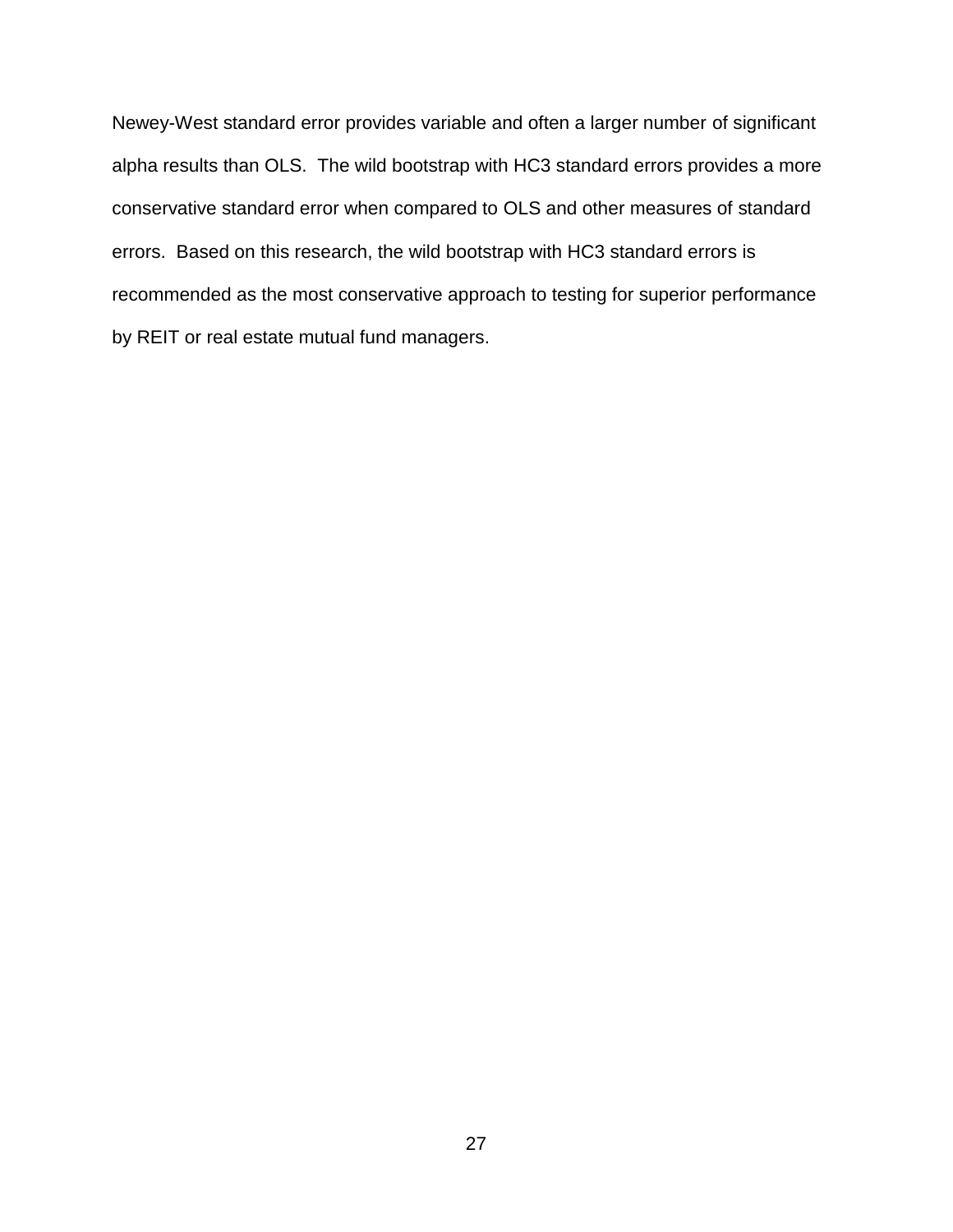### REFERENCES

Adrian, T., & Rosenberg, J. (2008). Stock Returns and Volatility: Pricing the Short‐Run and Long‐Run Components of Market Risk. The Journal of Finance, 63(6), 2997-3030.

Brooks, Chris (2008). Introductory Econometrics for Finance. Second Edition, Cambridge University Press,IBSN 978-0-521-69468-1.

Cheng, P. (2005). Asymmetric risk measures and real estate returns. *The Journal of Real Estate Finance and Economics*, *30*(1), 89-102.

Chiang, K., K. Kozhevnikov, M. Lee and C. Wisen. 2008. Further Evidence on the Performance of Fund of Funds: The Case of Real Estate Mutual Funds. *Real Estate Economics* 36: 47–61.

Cici, G., Corgel, J., & Gibson, S. (2011). Can fund managers select outperforming REITs? Examining fund holdings and trades. *Real Estate Economics*, *39*(3), 455-486.

Davidson, R., & Flachaire, E. (2008). The wild bootstrap, tamed at last. Journal of Econometrics, 146(1), 162-169.

Dellya, W. L., DeMaskey, A. L., & Smith, C. A. (2001). Selectivity and market timing performance of fidelity sector mutual funds. *Financial Review*, *36*(1), 39-54.

Engle, R., 1982. Autoregressive Conditional Heteroskedasticity with Estimates of the Variance of United Kingdom Inflation. *Econometrica* 50: 987-1007.

Fama, E. F., & French, K. R. (1989). Business conditions and expected returns on stocks and bonds. Journal of financial economics, 25(1), 23-49.

Fama, E. F., & French, K. R. (2010). Luck versus Skill in the Cross‐Section of Mutual Fund Returns. *The Journal of Finance*, *65*(5), 1915-1947.

Gallo, J. G., Lockwood, L. J., & Rutherford, R. C. (2000). Asset allocation and the performance of real estate mutual funds. *Real Estate Economics*, *28*(1), 165-185.

Hahn, J., & Lee, H. (2006). Yield spreads as alternative risk factors for size and book-to-market. Journal of Financial and Quantitative Analysis, 41(02), 245-269.

Hartzell, J. C., Mühlhofer, T., & Titman, S. D. (2010). Alternative benchmarks for evaluating mutual fund performance. *Real Estate Economics*, *38*(1), 121-154.

Jensen, Michael C., 1968, The performance of mutual funds in the period 1945– 1964, *Journal of Finance* 23, 389–416.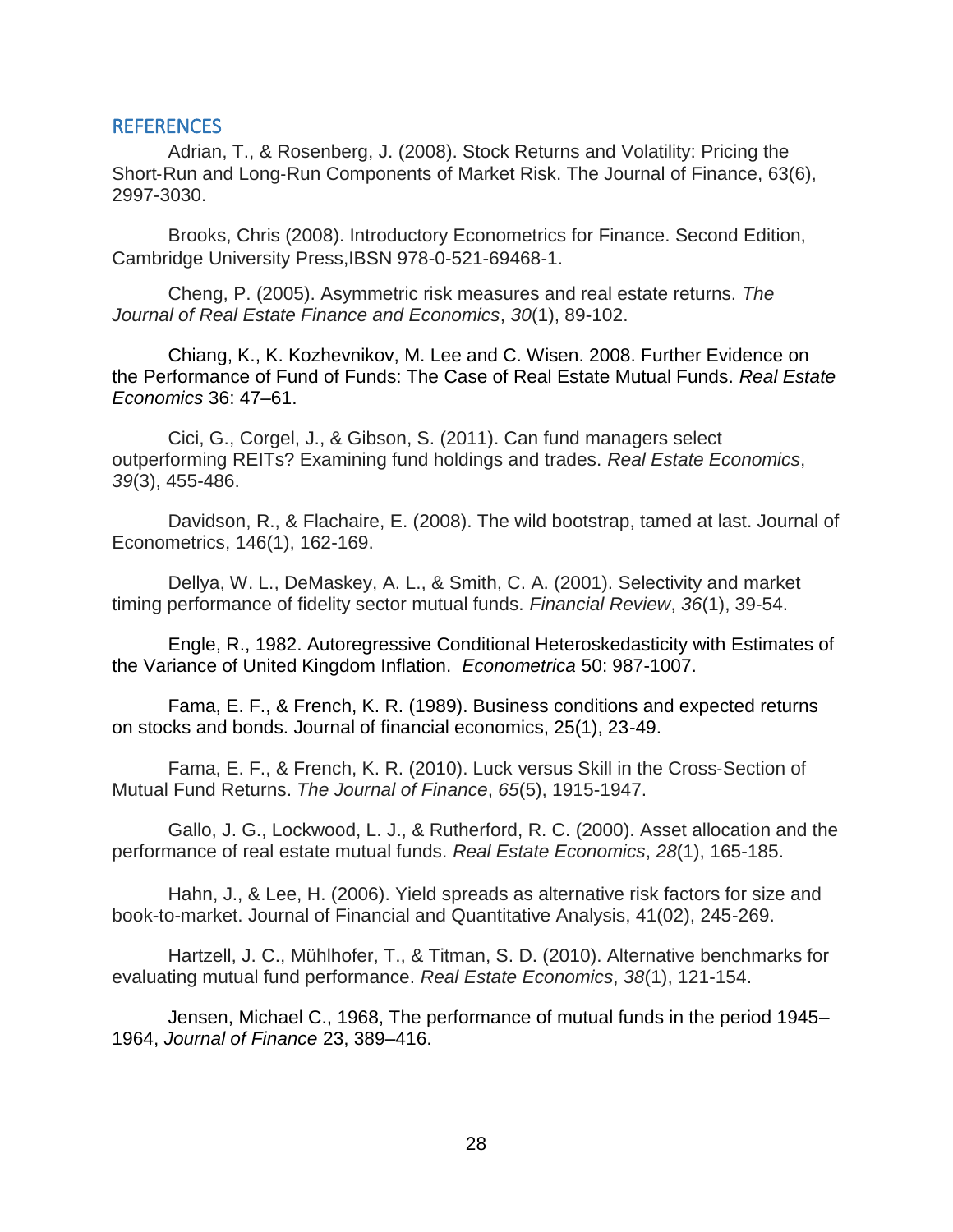Kallberg, J., C. Liu and C. Trzcinka. 2000. The Value Added from InvestmentManagers: An Examination of Funds of REITs. *Journal of Financial and Quantitative Analysis* 35:387–408.

Kaushik, A., & Pennathur, A. K. (2013). Performance And New Money Cash Flows In Real Estate Mutual Funds. *Journal of Financial Research*, *36*(4), 453-470.

Lee, J., & Strazicich, M. C. (2003). Minimum Lagrange multiplier unit root test with two structural breaks. *Review of Economics and Statistics*, *85*(4), 1082-1089.

Lee, J., Strazicich, M. C., & Meng, M. (2012). Two-Step LM Unit Root Tests with Trend-Breaks. *Journal of Statistical and Econometric Methods*, *1*(2), 81-107.

Long, J. S., & Ervin, L. H. (2000). Using heteroscedasticity consistent standard errors in the linear regression model. *The American Statistician*, *54*(3), 217-224.

MacKinnon, J. G., & White, H. (1985). Some heteroskedasticity-consistent covariance matrix estimators with improved finite sample properties. Journal of Econometrics, 29(3), 305-325.

MacKinnon, J. G. (2013). Thirty years of heteroskedasticity-robust inference. In *Recent Advances and Future Directions in Causality, Prediction, and Specification Analysis* (pp. 437-461). Springer New York.

Merton, Robert C., 1980, On estimating the expected return on the market: An exploratory investigation, Journal of Financial Economics 8, 323-361.

Newey, Whitney K. and Kenneth D. West, 1987,A simple, positive semi-definite, heteroskedasticityand autocorrelation consistent covariance matrix, Econometrica 55, 703–708.

Rodriguez, J. 2007. A Critical Look at the Forecasting Ability of Real Estate Mutual Fund Managers. Journal of Real Estate Portfolio Management 13: 99–106.

Schmidt, P., & Phillips, P. C. (1992). LM TESTS FOR A UNIT ROOT IN THE PRESENCE OF DETERMINISTIC TRENDS\*. Oxford Bulletin of Economics and Statistics, 54(3), 257-287.

White, H. (1980). A heteroskedasticity-consistent covariance matrix estimator and a direct test for heteroskedasticity. *Econometrica: Journal of the Econometric Society*, 817-838.

Wiley, Jonathan, and Leonard Zumpano (2009). Institutional Investment and the Turn-of-the-Month Effect: Evidence from REITs Journal of Real Estate Finance and Economics 39:180-201.

Woodridge, Jeffrey M. (2009). Introductory Econometrics, Fourth Edition. Cengage learning. IBSN: 978-0-324-66054-8